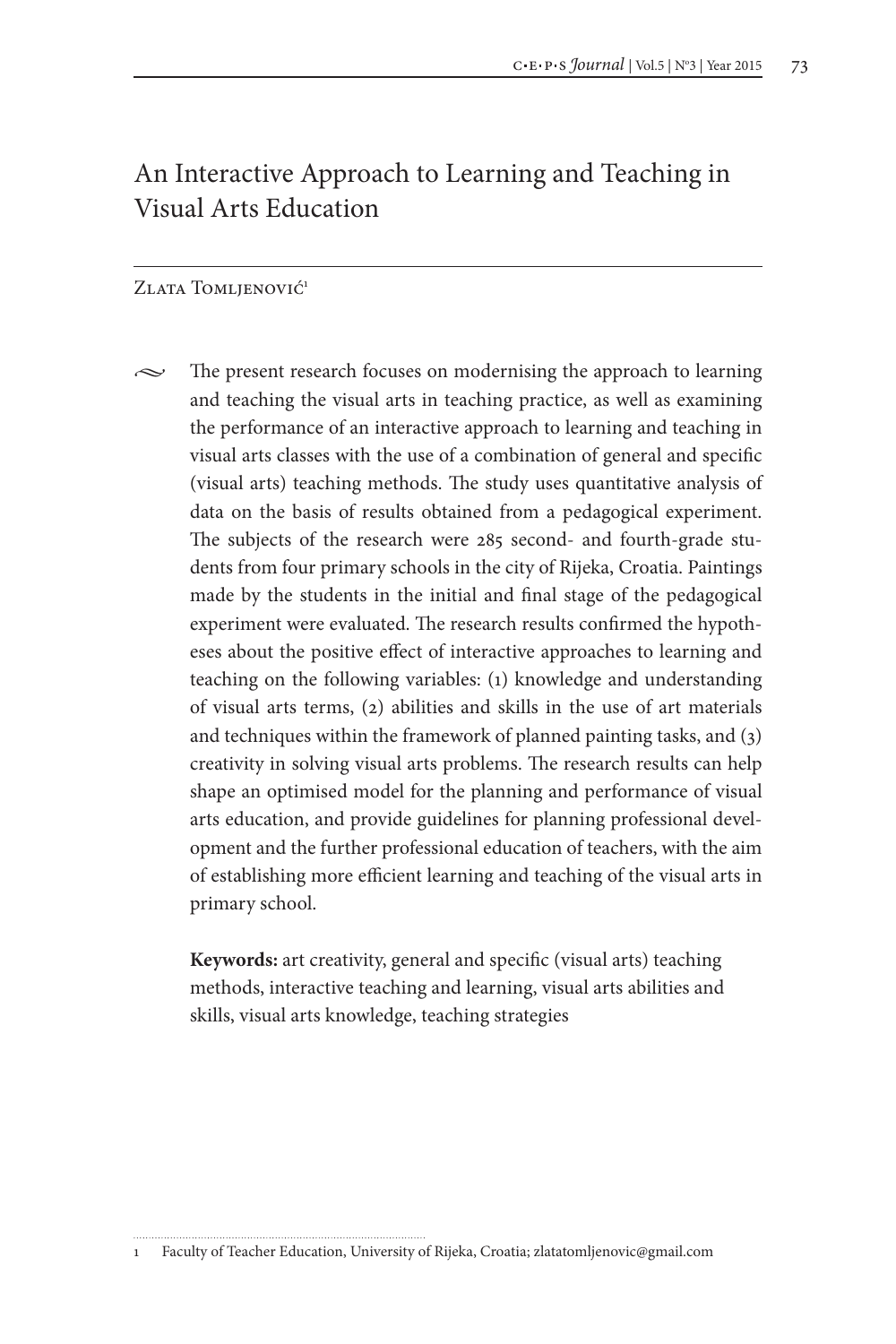# Interaktivni pristop k učenju in poučevanju likovne umetnosti

#### Zlata Tomljenović

 $\sim$  Raziskava v prispevku se osredinja na moderniziranje pristopa učenja in poučevanja likovne umetnosti v učiteljski praksi. Poleg tega analizira izvedbo interaktivnega pristopa učenja in poučevanja likovne umetnosti z uporabo kombinacije splošnih in likovnospecifičnih metod poučevanja. Predstavljena je kvantitativna analiza podatkov, pridobljenih v pedagoškem eksperimentu. V raziskavi je sodelovalo 285 drugo- in četrtošolcev iz štirih osnovnih šol na Reki, Hrvaška. Ocenjene so bile slike, ki so jih naredili učenci na začetku in koncu eksperimenta. Rezultati potrjujejo hipoteze o pozitivnem učinku interaktivnega pristopa k učenju in poučevanju na naslednje spremenljivke: 1) poznavanje in razumevanje terminov v likovni umetnosti; 2) zmožnost in spretnost uporabe umetniških materialov in tehnik znotraj načrtovanih slikarskih nalog; 3) kreativnost pri reševanju problemov v likovni umetnosti. Rezultati lahko služijo za optimizacijo modela načrtovanja in izvajanja izobraževanja v likovnih umetnostih ter za oblikovanje smernic za načrtovanje strokovnega razvoja in nadaljnjega strokovnega izobraževanja učiteljev z namenom vzpostavitve učinkovitejšega učenja in poučevanja likovne umetnosti v osnovni šoli.

**Ključne besede:** kreativnost v umetnosti, splošne in likovnospecifične metode poučevanja, interaktivno poučevanje in učenje, zmožnosti in spretnosti v likovni umetnosti, znanje o likovni umetnost, poučevalne strategije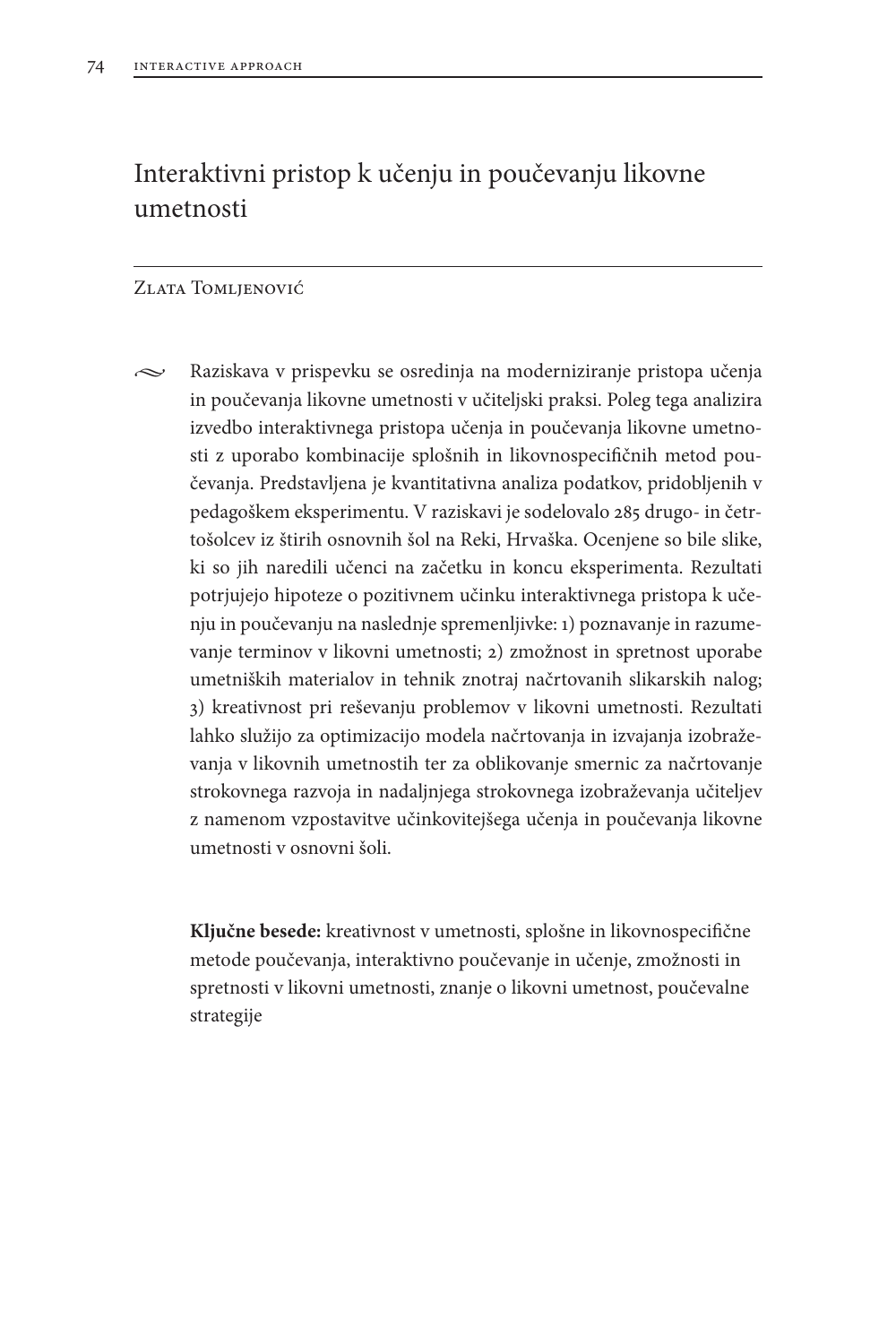### **Introduction**

Rapid social change and the unpredictable future place new demands on education; schools have to teach students how to learn, think and create. Traditional education with one-way oriented communication does not satisfy contemporary needs for the integral personal development of students. The conventional approach of transmitting knowledge, where students are simply passive recipients of information, must be replaced with more effective teaching and learning based on student-centred activities and interactive, problemsolving strategies (Jagodzinski, 2009). In the visual arts teaching process, it is necessary to provide conditions for the development of the students' potential abilities to master visual arts knowledge and skills, and to acquire positive attitudes. In this process, it is necessary to encourage greater student activity, as well as emphasising the use of contemporary teaching strategies and methods, applying various styles of teaching and learning, and respecting the students' development opportunities: individual differences in adopting, understanding and interpreting the instructional content. An interactive approach to learning and teaching in visual arts education increases the interchange between all subjects in the educational process, and promotes critical and creative thinking by using active, student-centred teaching strategies such as active, experiential, independent, investigative, cooperative and problem-solving learning (Murray & Brightman, 1996). It also leads to a better understanding of the subject matter, a better ability to synthesise and integrate learning material, increased motivation, higher order cognitive skills, greater retention of material and more positive attitudes (Smilan & Miraglia, 2009; Van Dijk & Jochems, 2002). Previous evaluation studies on the appropriateness of teaching the visual arts at the single-class level of primary schools point to the fact that, during the teaching process, most single-class teachers do not sufficiently apply methodical pluralism and a creative approach to learning and teaching (Tacol & Tomšič Čerkez, 2004; Tomljenović & Novaković, 2013). Their passive attitude is reflected in the use of established teaching methods and procedures, as well as in the lack of a greater freedom and openness to the use of more effective ways of teaching and learning. An interactive approach to learning and teaching should ensure more quality implementation of the visual arts curriculum, respecting the developmental abilities of each student according to their individual characteristics.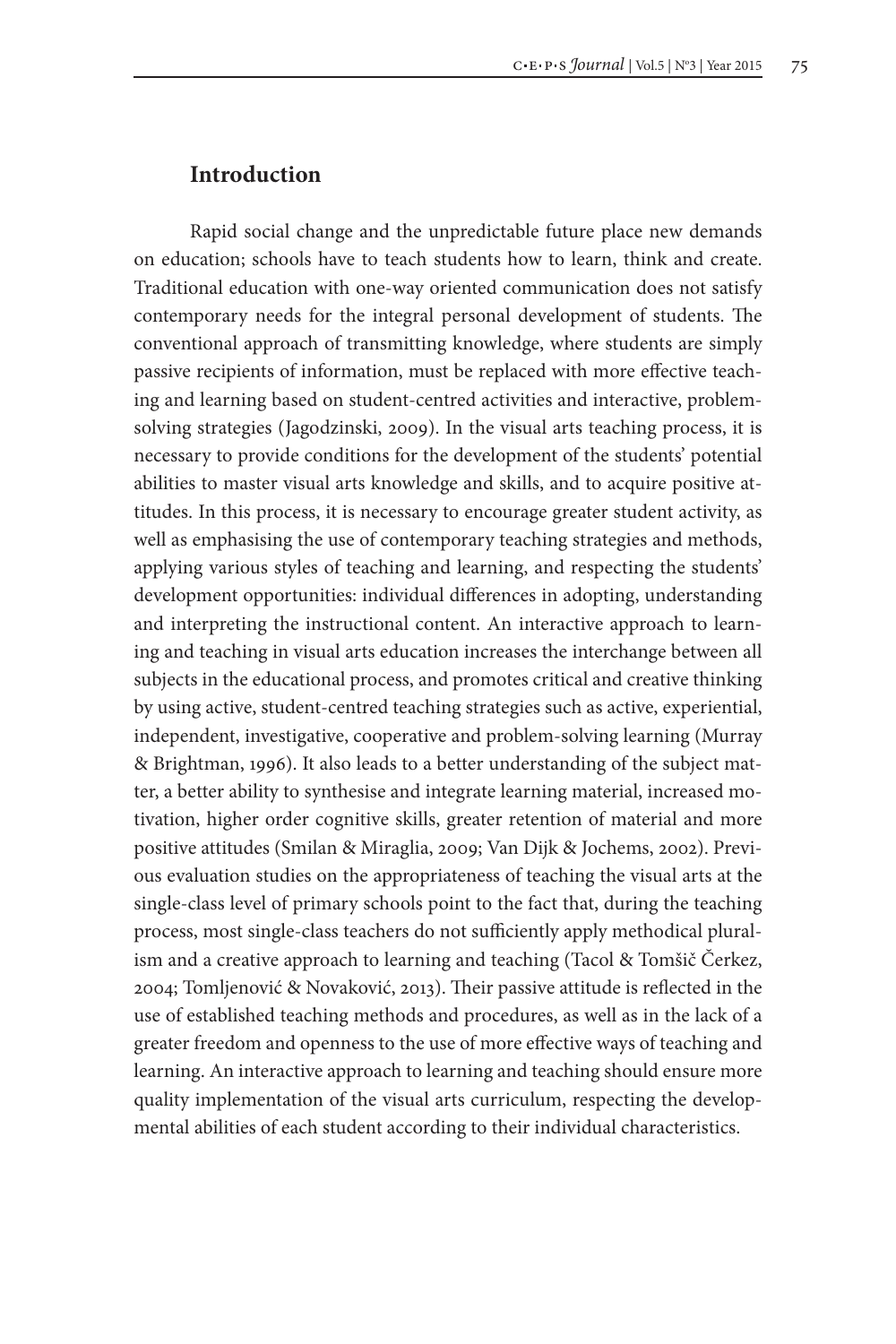# **Features of an Interactive Approach to Learning and Teaching in Visual Arts Classes**

The main difference between traditional teaching methods and contemporary, interactive ways of teaching lies in changing one-way communication, in which the teacher has the authoritative and neutral role of knowledge transfer, to two-way communication, which takes place between all subjects in the educational process. In two-way communication, the teacher, through interaction and indirect guidance, helps the students to reach insights independently. This is why an interactive approach to teaching and learning is considered to be a social process (Šimić Šašić, 2011) that takes place through interaction between teachers and students, and between the students themselves. This approach is also considered to be more process-oriented (Van Dijk & Jochems, 2002) and student-centred (Shreeve, Sims, & Trowler, 2010), as teachers use various teaching strategies to involve students in cognitive and practical activities throughout the entire teaching process. The reaction of the students to the teaching activities is the most important element of the quality of teaching (Sahlberg, 2007), and the type and quality of established interaction in the classroom is directly linked to instructional outcomes (Huitt, 2003; Littlejohn & Foss, 2007). The aim of an interactive approach to learning and teaching in visual arts education is to transfer activities from teachers to students so as to achieve more active verbal/cognitive, experiential/affective and physical/motor involvement in the teaching process.

Interaction between teachers and students in visual arts classes should include a conversation in which teachers use their visual/artistic experience to assist the students to raise their awareness of the cognitive structures that they themselves create (Burton, 2000; Matthews, 1999). According to the constructivist view of learning, students are actively involved in the construction of their mental representations and in the transformation of these representations from one form to another (Baeten, Kyndt, Struyven, & Dochy, 2010; Louis, 2013). Students are seen as active knowledge constructors, who build their own personal knowledge based on their thinking, with the indirect help of the teacher. In this process, productive and receptive artistic activities should be implemented (Duh, Zupančič, & Čagran, 2014). The teacher's questions should be clear and understandable to all of the students, and his/her attitude towards the students should be friendly and stimulating, so as to help them feel safe enough to express their thoughts and ideas. This is also a good way to promote positive attitudes towards the visual arts (Pavlou & Kambouri, 2007). The teacher should ask open-ended questions that, rather than questioning knowledge, elicit the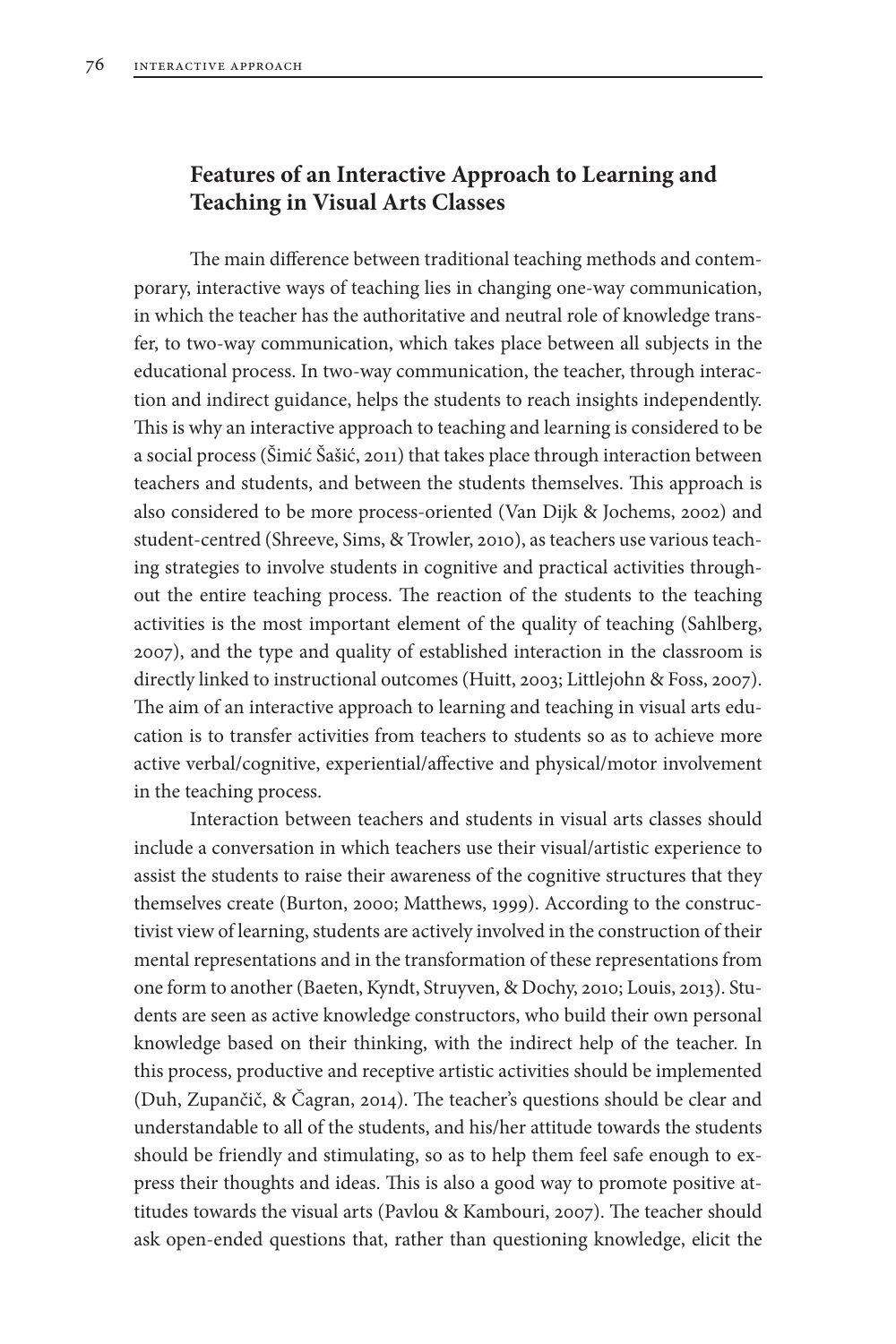students' opinions on particular content, enabling the teacher to obtain information about the type and quality of the students' opinions and knowledge, and not on the quantity of memorised facts (Tomić, 2003). Depending on their individual and artistic types, students have different ways of looking at reality, i.e., they link the knowledge they possess in different ways. In the case of unusual or different responses, the teacher should show flexibility and ask the students how they came up with their ideas or what made them reach their conclusion, as the teacher can learn a lot about the way students think from their responses. This is why an effective classroom conversation is always improvisational. Teaching in the visual arts should be also a creative art, an improvisational performance (Sawyer, 2004).

The socio-emotional relationship between teachers and students is also a key component that affects the success of the teaching and the learning outcomes of the students, especially in primary school. In communication with students, it is important for teachers to give students communication feedback on the effectiveness of their performance and on their understanding of the teaching content (Kumar, 2003; Pavlou & Kambouri, 2007).

# **Contemporary Teaching Strategies and Methods as a Factor of Successful Interactive Teaching and Learning**

In visual arts education, teachers should use teaching strategies that enable a problem-solving approach to learning by way of examples, incentives, research questions, analogies and the use of acquired visual arts knowledge (Craft, 2001; Efland, 2002). Appropriate interaction in visual arts classes encourages brainstorming, analogical thinking, transformational thinking, visualisation, association and code-switching (Zimmerman, 2010). Effective teaching strategies used in interactive teaching and learning include problem-based learning, cooperative learning, experiential learning, active learning, investigative learning and learning through play.

A flexible, transformational and interactive approach to learning and teaching also requires a broader and more diverse approach to the use of teaching methods and their combination. Teaching methods used in visual arts classes should include a combination of general and subject-specific methods. Specific (visual arts) methods are modes arising from the specificities of the various artistic fields, their features and issues. Their use encourages students to think about the visual stimulus and arrive at unusual ways of observation, providing new insights and a deeper individual experience of visual and aesthetic components. These methods encourage the development of skills for solving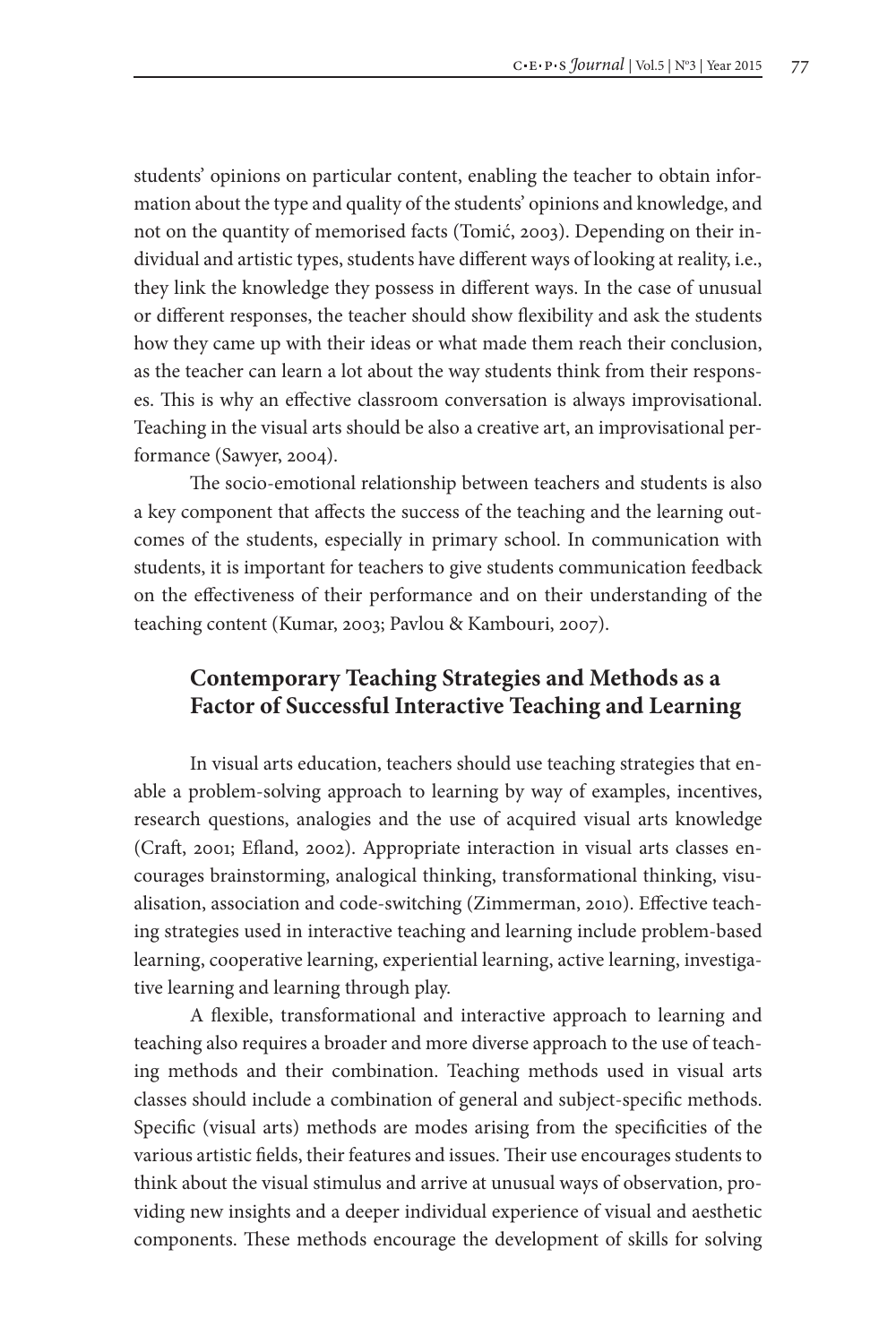visual arts problems or for critical and divergent thinking, as well as the ability to connect insights in order to create applicable knowledge in the field of the visual arts (Berce Golob, 1990; Karlavaris, 1991; Tacol, 2003). The use of specific (visual arts) methods includes: aesthetic communication between teachers, students and artworks; perception and understanding of visual arts phenomena and patterns, as well as their connection with everyday life; and the independent and creative use of visual arts materials. Specific teaching methods can be used in different ways: through the observation of artworks followed by an interactive discussion between the teacher and students, through creative didactic play, and through students' own artistic expression. Aesthetic communication between the teacher and students can proceed on the basis of the reception of artworks, referring to discussion of visual elements and their relationships, and of the use of art techniques. In this way, students become sensitised to the existence of artistic values and develop the ability to verbalise their experiences in the area of the visual arts. Derived from problem-based tasks, creative play in visual arts classes is a teaching strategy that brings the learning content to students in a creative, problem-solving and interesting way through experiential learning. Specific teaching methods are an inseparable part of interactive teaching in visual arts classes, as their application is not possible without interaction with the students, who become aware of the elements of the visual arts and their relationships by observing artworks and through conversation with the teacher, thus developing artistic and aesthetic sensibility. The application of specific teaching methods in visual arts classes therefore requires artistic and didactic expertise on the part of the teachers.

### **Aims and Hypotheses**

The present study was motivated by the current situation in Croatian educational practice, where classroom teachers persist in the role of knowledge transmitters, mostly using established teaching methods (oral presentation, demonstration, conversation) in visual arts instruction (Tomljenović & Novaković, 2013; Županić Benić, 2011). Student activity in visual arts classes is mainly limited to artistic expression, and there is an absence of teaching strategies that would activate the students throughout the learning process, taking account of their individual differences by using a range of teaching and learning styles. In 2005, an experimental programme called the Croatian National Educational Standard (Hrvatski nacionalni obrazovni standard - HNOS) was implemented in the Croatian school curriculum. It was created under the auspices of the Ministry of Science, Education and Sports as a result of changes initiated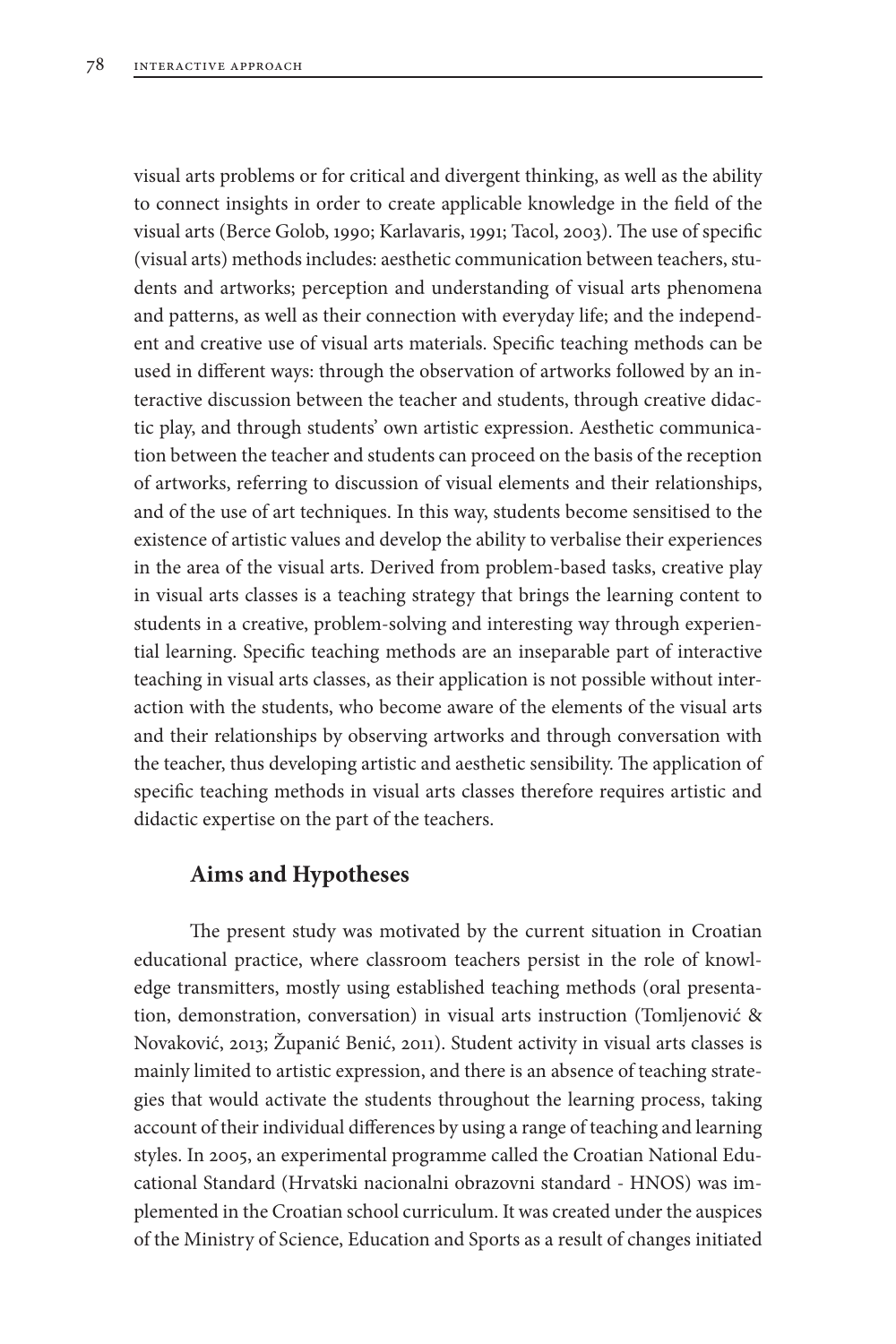at all levels of the education system. HNOS sets certain guidelines related to the implementation of more student activities and the use of new forms and methods of work in order to encourage these activities, as well as the development of the students' visual arts skills as part of the full development of their personality (Vodič kroz HNOS za osnovnu školu, 2005). These concepts also imply a shift towards contemporary models of the teaching process, which encourage an interactive and problem-solving approach to learning and teaching.

The aims of the research were:

- to develop a model of teaching the visual arts in classrooms that will provide a greater knowledge and understanding of visual arts terms, better development of the students' abilities and skills in the use of art materials and techniques, and greater art creativity on the part of students;
- to improve student achievement in solving visual arts problems in the area of painting, using an interactive approach as well as general and specific (visual arts) teaching methods.

Within the set tasks, the aim was to create and verify an alternative optimised model of teaching that includes an interactive approach to learning and teaching with the use of general and specific teaching methods, in order to improve the quality of visual arts education.

With regard to the research aims, the following hypotheses were formed: H1: Students in the experimental group will demonstrate greater knowledge and understanding of visual arts terms than students in the control group. H2: Students in the experimental group will demonstrate better abilities and skills in the use of art materials and techniques than students in the control group. H3: Students in the experimental group will demonstrate greater creativity in solving painting tasks than students in the control group.

## **Methodology**

In the study, which is based on quantitative research paradigms, we undertook a pedagogical experiment that was designed to evaluate the impact of an interactive approach to teaching and learning in visual arts education on: (1) the students' knowledge and understanding of visual arts terms, (2) the students' abilities and skills in the use of art materials and techniques within the anticipated painting tasks, and (3) the students' creativity in solving visual arts problems in the area of painting. For the purpose of testing the variables in the study, two different ways of teaching were included. The first was an interactive approach to learning and teaching, with the use of a combination of general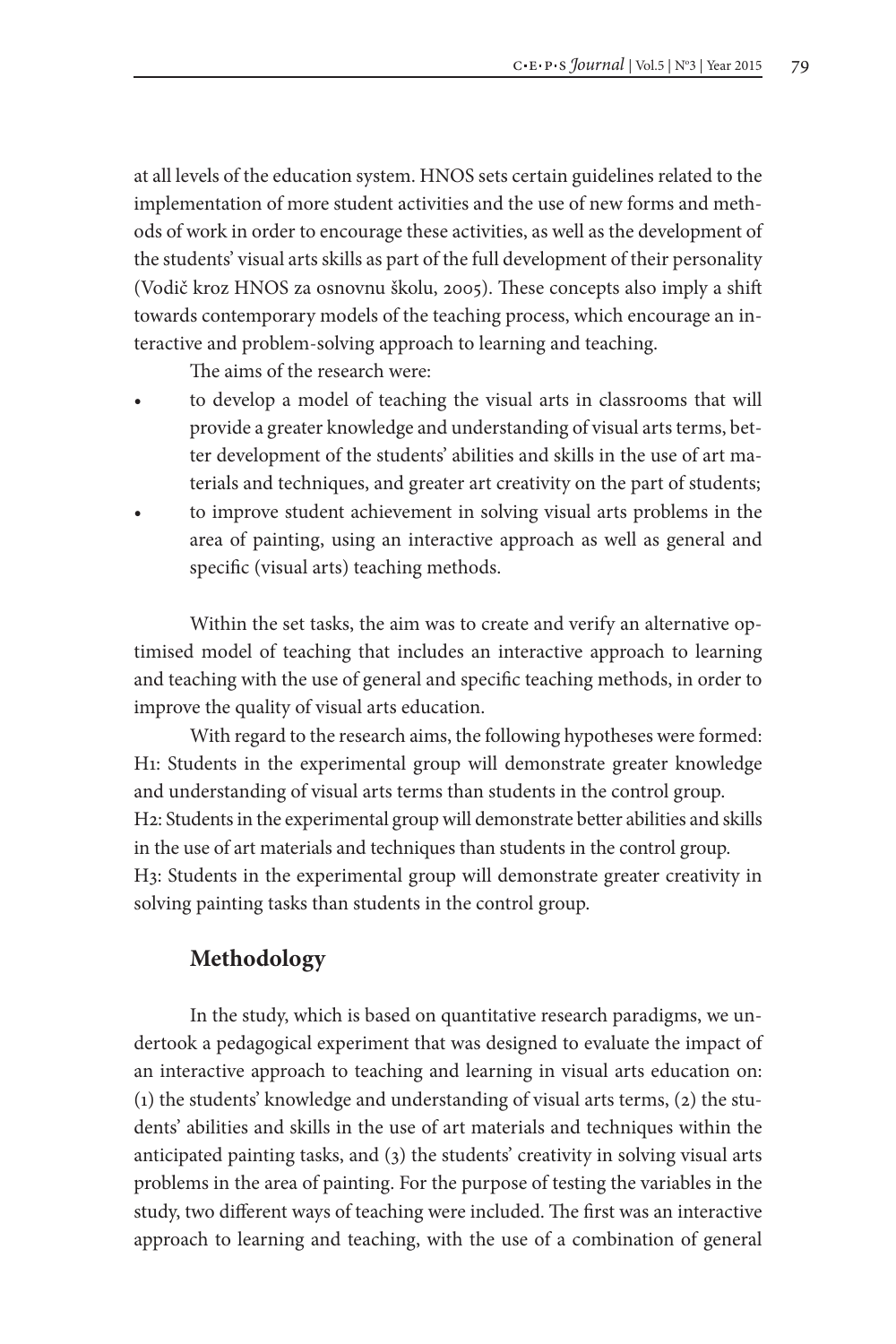and specific teaching methods, while the second was characterised by the use of common, well-established approaches to learning and teaching. The experiment was conducted in parallel groups (control and experimental groups), which were used to test the hypotheses about the success of the experimental model of teaching. A five-point Likert scale was used for the evaluation of the variables (evaluation was conducted by three independent assessors). The objectivity of the evaluation scale was determined by clear and detailed instructions for evaluating knowledge of visual arts terms, abilities and skills in the use of art techniques, and the creativity of students. The research was conducted in 2012, and the statistical analysis was undertaken using the statistical package Statistica, version 8.0, StatSoft, Inc.

#### *Sample*

The research was conducted on a sample of 285 second- and fourthgrade students from four primary schools in the city of Rijeka (Table 1).

|                 | Group              |                        |      | f %  |
|-----------------|--------------------|------------------------|------|------|
| 2 <sub>nd</sub> | control group      | 71                     |      |      |
|                 | experimental group | 143<br>72<br>68<br>142 | 50.2 |      |
| 4 <sup>th</sup> | control group      |                        |      |      |
|                 | experimental group | 74                     |      | 49.8 |
| Total           |                    |                        | 285  | 1ററ  |

Table 1. *Number of participants and distribution of students by grade*

#### *Procedure*

A total of 16 classes (8 in the second grade and 8 in the fourth grade) were included in the pedagogical experiment. Of these, 8 classes (4 in the second grade and 4 in the fourth grade) represented the control group, while the other 8 classes (4 in second grade and 4 in the fourth grade) made up the experimental group. On selecting the sample, an effort was made to ensure that the classes had similar characteristics (material and technical conditions of work; number, gender and achievement of the students). The classes were dislocated: the sample consisted of 285 students (139 students in the control group and 146 in the experimental group) and 16 single-class teachers (8 teachers in the control group and 8 in the experimental group). In the second grade classes, a total of 715 student paintings were created: 360 in the experimental group and 355 in the control group. In the fourth grade classes, a total of 710 student paintings were painted: 340 in the experimental group and 370 in the control group.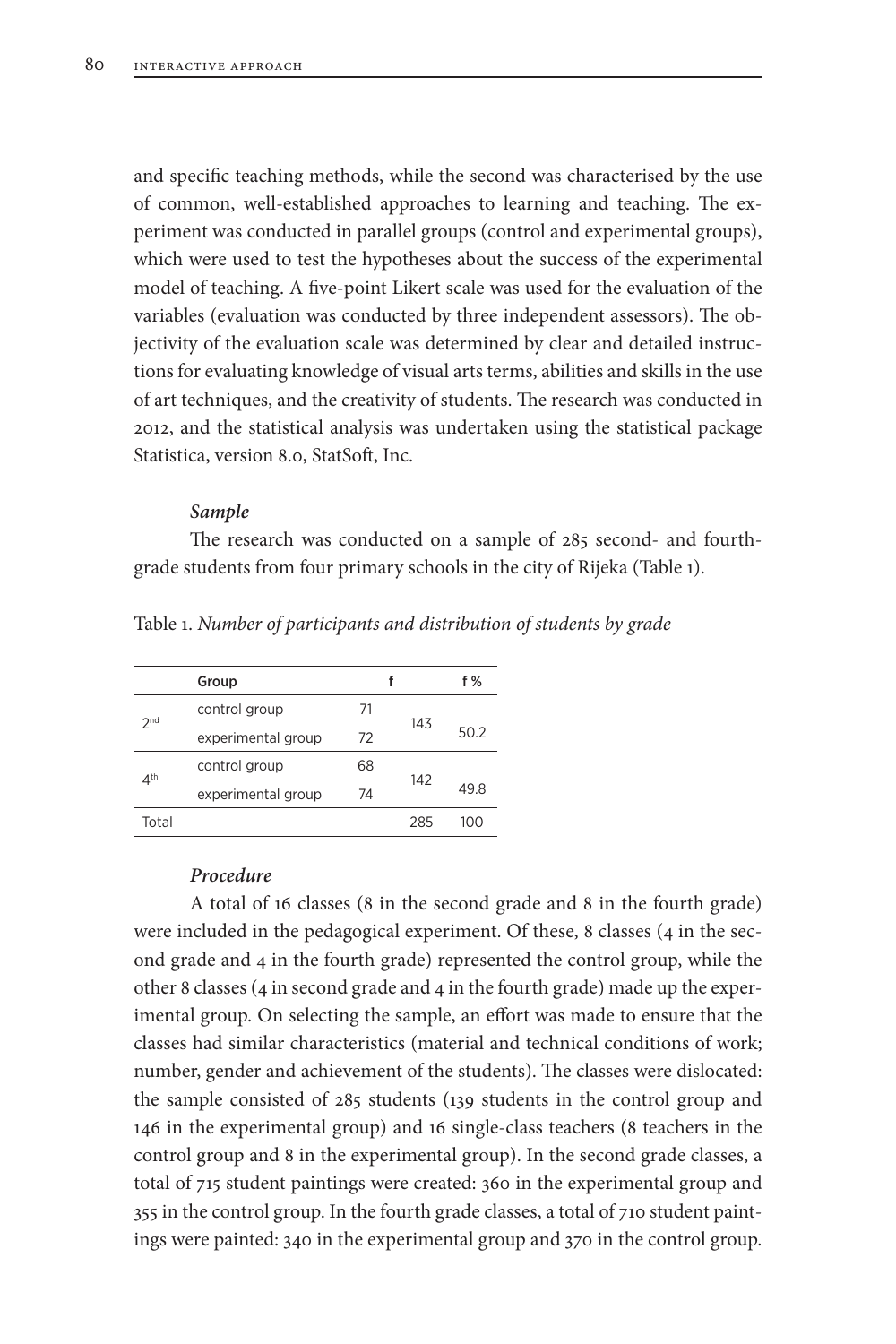The students' paintings were created as a result of the execution of five teaching units from the area of painting, as provided by the mandatory National Curriculum for Primary School (Nastavni plan i program za osnovnu školu, 2006). The first unit was used to verify the initial state and was conducted in all of the classes, with the teachers teaching students according to their normal operating mode. The other four teaching units were undertaken within the control and experimental groups. Each teaching unit lasted 90 minutes; one advantage of the block schedule is that it allows teachers to engage students in various (inter)active teaching strategies that require more time than the traditional schedule allows (Jenkins, Queen, & Algozzine, 2002). In order to achieve the greatest possible objectivity of the results, the control and experimental groups were given the same visual arts problem, visual arts motif and art technique within particular lessons. Teachers in the control group (hereinafter referred to as the CG) had freedom in designing lessons and worked in the usual way. Prior to teaching in the experimental group (hereinafter referred to as the EG), teachers received specially designed instructional guidelines from the research leader professional, and were provided with assistance in the form of training, consultancy and advice. In the EG, the teaching units were implemented on the basis of detailed preparation, in which special emphasis was placed on the interactive presentation of teaching materials, the use of different teaching aids and equipment, and the use and combination of various general and specific teaching methods so that all of the learning styles of the students were represented and their involvement and activity was encouraged. The teachers in the EG used a combination of general teaching methods (oral presentation, discussion, demonstration, problem-solving) and four subject-specific teaching methods (aesthetic communication, expansion and elaboration of artistic sensibility, transposition and alternatives, and individual understanding and adoption of art techniques based on one's own experience). These methods were selected as the most appropriate for use in the field of painting in the second and fourth grades. Group work was mainly used in the execution of short creative problem-based tasks, with an emphasis on communication between the students. The educational achievements in the teaching units were: the perception, visual distinction, naming, comparing, researching and expression of different colours, shapes and other artistic elements and their relationships; the acquisition of the foreseen visual arts terms; the recognition of given visual arts problems and techniques in artworks; the research of features of visual arts material and techniques; the development of visual thinking and imagination. Certain key concepts were explained to the teachers: the importance of communication with students and ways of asking questions, encouraging active conversation as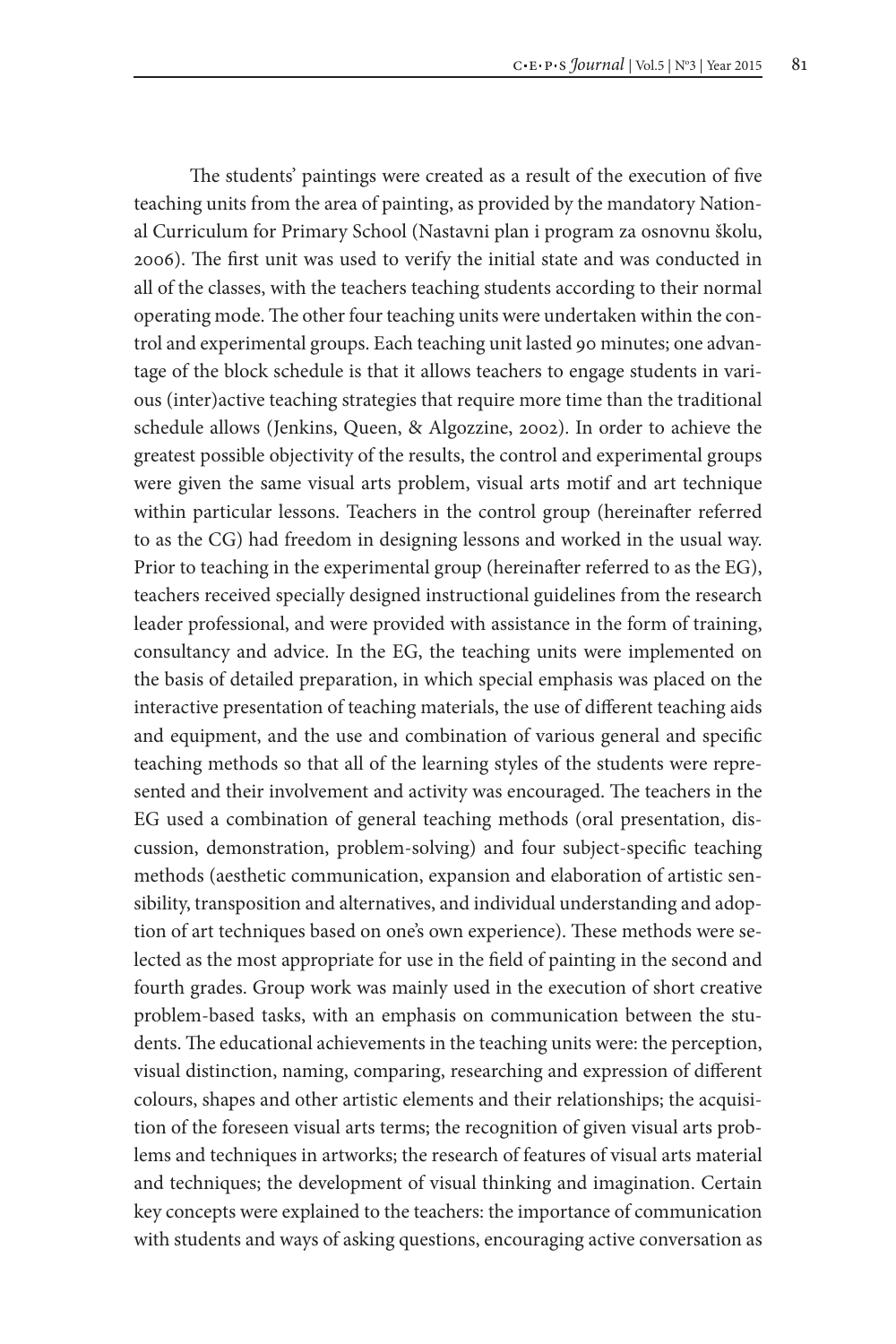a basis for better adoption of visual concepts, and the development of creative thinking and expression. Teachers were also made aware of the need to use various teaching aids and equipment. PPT presentations were prepared for each teaching unit, along with various reproductions of artworks, games and other teaching aids. On this basis, teachers became aware of new possibilities for the presentation of the teaching content and the organisation of the teaching process, thus modifying their instructional approach. All of the participants took part in the study voluntarily, and their anonymity was guaranteed.

The survey results are based on an assessment of the students' paintings according to the following aforementioned criteria: knowledge and understanding of visual arts terms, abilities and skills in the use of art materials, and techniques and creativity in solving visual arts problems. These criteria were set based on the main outcomes, i.e., the most important competences that students acquire in visual arts education. Knowledge and understanding of visual arts terms includes knowledge and understanding of visual language (visual and structural elements), as well as understanding the characteristics of visual concepts and their implementation in solving visual tasks. Abilities and skills in the use of art materials and techniques includes a skilled command of art materials, enabling the students to master the methods of art technique performance, and their creative use in solving visual arts problems. Creativity in solving visual arts problems includes six categories: sensitivity to problems (observation of artistic values, recognising and experiencing visual arts tasks), elaboration (organisation and use of visual elements, performance of art composition), flexibility (flexible adaption to art-expressive instruments; solving visual arts problems in a new way), fluency (richness of art ideas), originality (unusual and individual realisation of art ideas) and redefinition (connection and redefinition of previous art experiences into new artistic content/structures) (Karlavaris & Berce Golob, 1991).

# **Results and Discussion**

The results of the pedagogical experiment are based on a statistical analysis of the students' paintings. After the completion of the experiment, the paintings were examined and assessed by three independent assessors on the basis of a five-point Likert scale. Summary assessments were designed so that the three different grades of each assessor for each rating class and for each teaching unit were totalled and the average of the three ratings for each variable was taken as the final score for that variable. The interclass correlation coefficient (ICC) was used to determine the reliability of the instrument, based on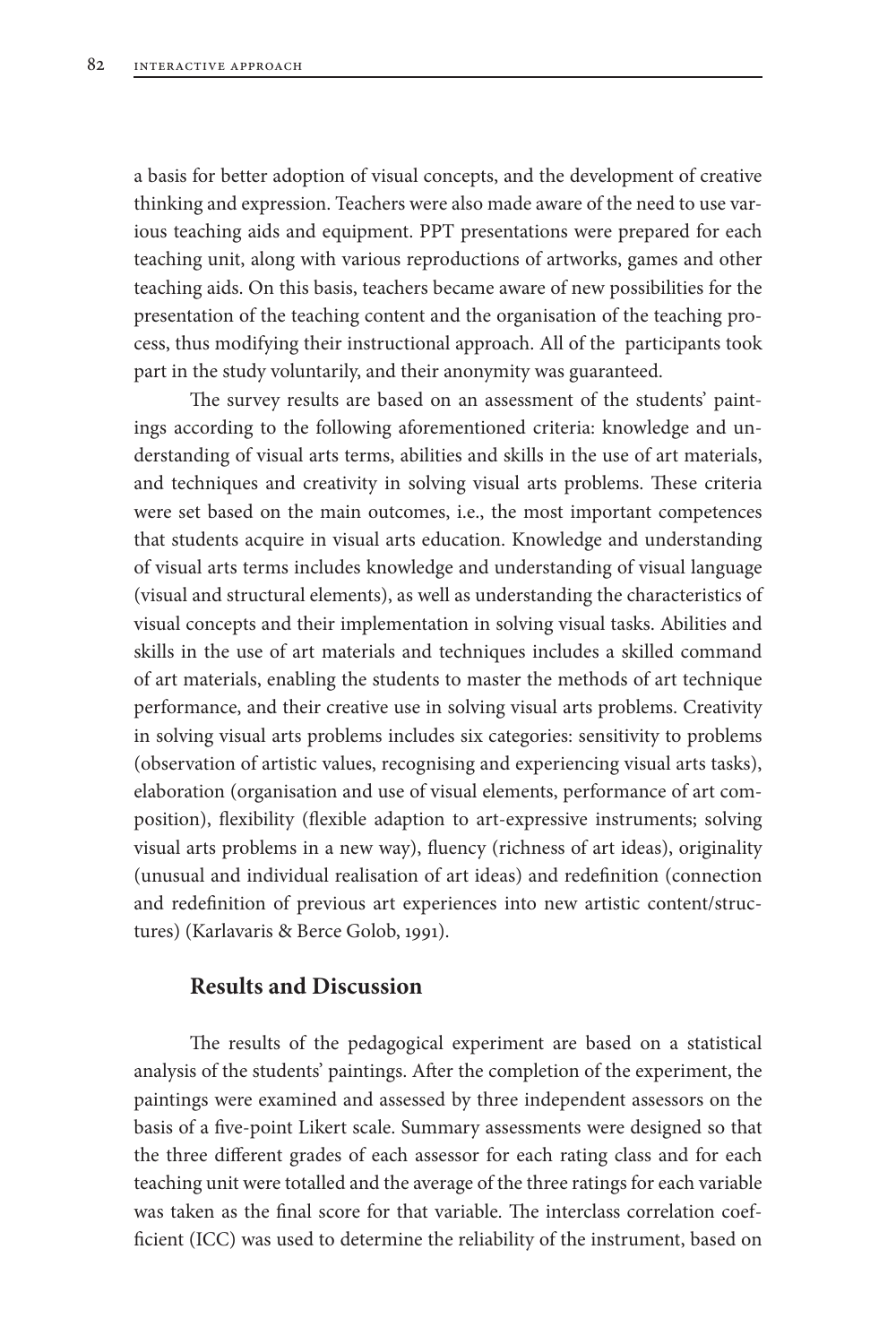which the three independent assessors evaluated the students' artwork. The results show that the coefficient value is very high ( $\alpha$  > .80), which confirms the very high reliability of the evaluation scale.

# *Comparison of the Control Group and Experimental Group in the Initial State*

The normality of the results distribution for each of the dimensions was checked using the Kolmogorov-Smirnov (KS) test. Due to abnormalities in the results distribution, the nonparametric Mann-Whitney U test was used for further statistical analysis. The Mann-Whitney U test was used to evaluate differences in mean ratings between the two groups according to knowledge and understanding of visual arts terms, abilities and skills in the use of art materials and techniques, and creativity in solving visual arts problems (which comprises six variables). The two groups were compared in each dimension, both in the initial phase and after each of the four subsequent teaching units.

|                     |                       | Mann-Whitn<br>U | Wilcoxon<br>w | Z        | p     | CG<br>Median | EG<br>Median |
|---------------------|-----------------------|-----------------|---------------|----------|-------|--------------|--------------|
| KNOWLEDGE           |                       | 9698.500        | 20138.500     | $-263$   | 0.793 | 2.00         | 2.00         |
|                     | USE OF ART TECHNIQUES | 9805.000        | 20245.000     | $-106$   | 0.915 | 2.00         | 2.00         |
| CREATI VI TY        | Sensitivity           | 9270.000        | 19710.000     | $-.911$  | 0.362 | 2.00         | 1.67         |
|                     | Elaboration           | 9270.000        | 19710.000     | $-.911$  | 0.362 | 2.00         | 1.67         |
|                     | Flexibility           | 9088.000        | 18541.000     | $-1.320$ | 0.187 | 2.00         | 2.00         |
|                     | Fluency               | 9703.000        | 19156.000     | $-249$   | 0.804 | 2.00         | 2.00         |
|                     | Originality           | 9703.000        | 19156.000     | $-249$   | 0.804 | 2.00         | 2.00         |
|                     | Redefinition          | 9545.500        | 18998.500     | $-570$   | 0.569 | 2.00         | 2.00         |
| SUMM: INIT. T. UNIT |                       | 9832.000        | 20272.000     | $-.047$  | 0.962 | 1.88         | 1.92         |

Table 2. *Results of the Mann-Whitney U test in the initial state of the control group and the experimental group*

 $N = 285$ 

The results show that there are no statistically significant differences between the CG and the EG in the initial state (Table 2).

# *Comparison of the Control Group and the Experimental Group in the Final State*

Data on the results of the pedagogical experiment were obtained using the same instruments as the data for the initial state.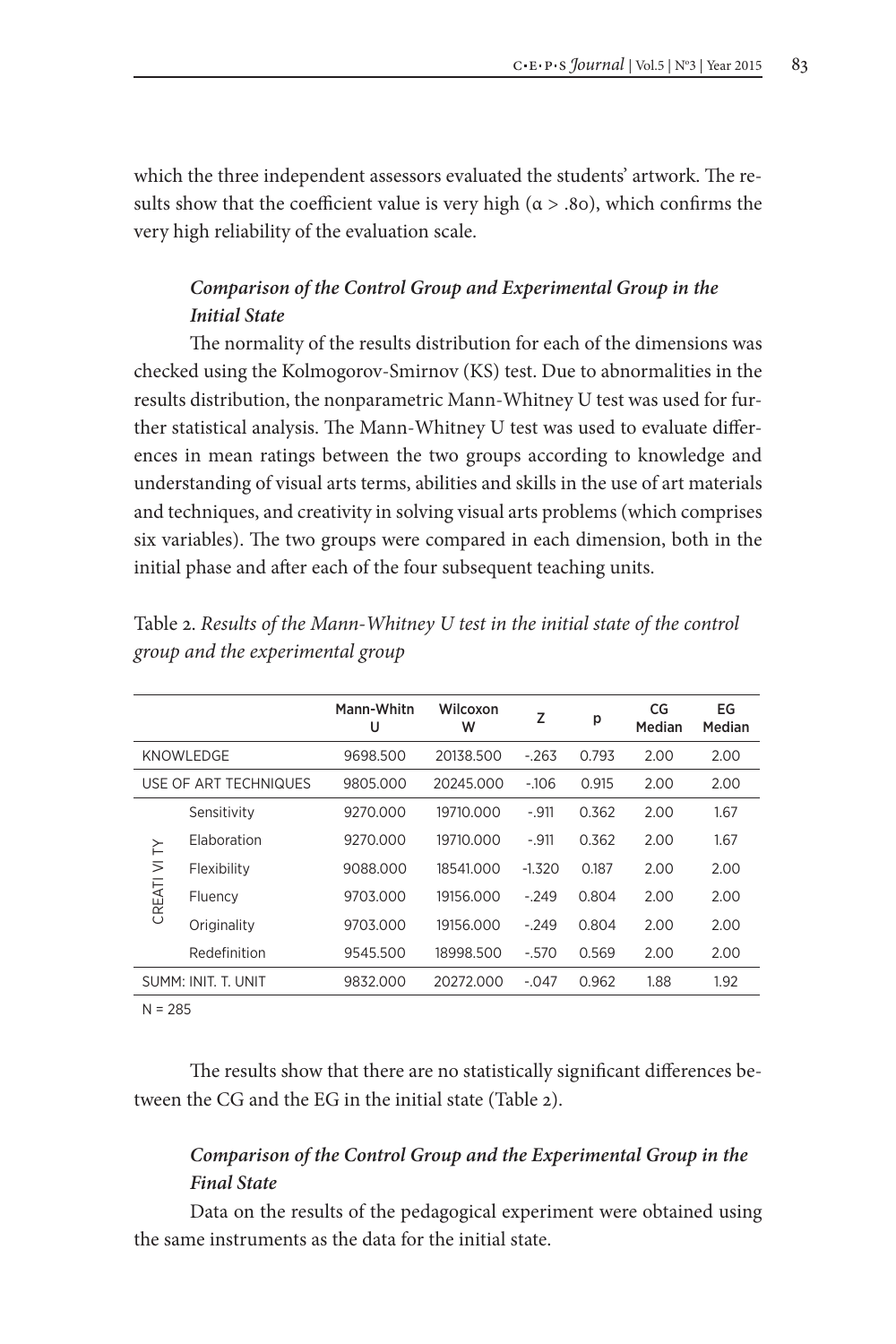|                 |                       | Mann-Whitn<br>U | Wilcoxon<br>W | Z         | p     | CG<br>Median | EG<br>Median |
|-----------------|-----------------------|-----------------|---------------|-----------|-------|--------------|--------------|
| KNOWLEDGE       |                       | 2417.500        | 11870.500     | $-11.602$ | 0.000 | 2.00         | 3.00         |
|                 | USE OF ART TECHNIQUES | 2085.000        | 11538.000     | $-11.955$ | 0.000 | 2.00         | 3.00         |
|                 | Sensitivity           | 2494.500        | 11947.500     | $-11.482$ | 0.000 | 2.00         | 3.00         |
| CREATI VI TY    | Flaboration           | 3272.000        | 12725,000     | $-10.238$ | 0.000 | 2.00         | 3.00         |
|                 | Flexibility           | 2986.500        | 12439.500     | $-10.927$ | 0.000 | 2.00         | 3.00         |
|                 | Fluency               | 3506.000        | 12959.000     | $-10.115$ | 0.000 | 2.00         | 3.00         |
|                 | Originality           | 3000.000        | 12453.000     | $-11.182$ | 0.000 | 2.00         | 3.00         |
|                 | Redefinition          | 2569.500        | 12022.500     | $-11.735$ | 0.000 | 2.00         | 3.00         |
| SUMM: T. UNIT 1 |                       | 1614.000        | 11067.000     | $-12.150$ | 0.000 | 2.00         | 3.00         |
|                 |                       |                 |               |           |       |              |              |

Table 3. *Results of the Mann-Whitney U test in comparing the state in the control group and the experimental group after performing the first teaching unit*

N = 285

Table 4. *Results of the Mann-Whitney U test in comparing the state in the control group and the experimental group after performing the second teaching unit*

|                 |                       | Mann-Whitn<br>U | Wilcoxon<br>W | Z         | p     | CG<br>Median | EG<br>Median |
|-----------------|-----------------------|-----------------|---------------|-----------|-------|--------------|--------------|
| KNOWLEDGE       |                       | 2400.500        | 11853.500     | $-11.550$ | 0.000 | 2.00         | 3.00         |
|                 | USE OF ART TECHNIQUES | 1511.500        | 10964.500     | $-12.940$ | 0.000 | 2.00         | 3.00         |
| CREATI VI TY    | Sensitivity           | 1996.500        | 11449.500     | $-12.013$ | 0.000 | 2.00         | 3.00         |
|                 | Elaboration           | 2169.000        | 11622 000     | $-11.948$ | 0.000 | 2.00         | 3.00         |
|                 | Flexibility           | 2537.500        | 11990.500     | $-11.601$ | 0.000 | 2.00         | 3.00         |
|                 | Fluency               | 2576.500        | 12029.500     | $-11.508$ | 0.000 | 2.00         | 3.00         |
|                 | Originality           | 2360.000        | 11813.000     | $-12.208$ | 0.000 | 2.00         | 3.00         |
|                 | Redefinition          | 2132.500        | 11585.500     | $-12.444$ | 0.000 | 2.00         | 3.00         |
| SUMM: T. UNIT 2 |                       | 1368.500        | 10821.500     | $-12.536$ | 0.000 | 2.00         | 3.00         |

 $N = 285$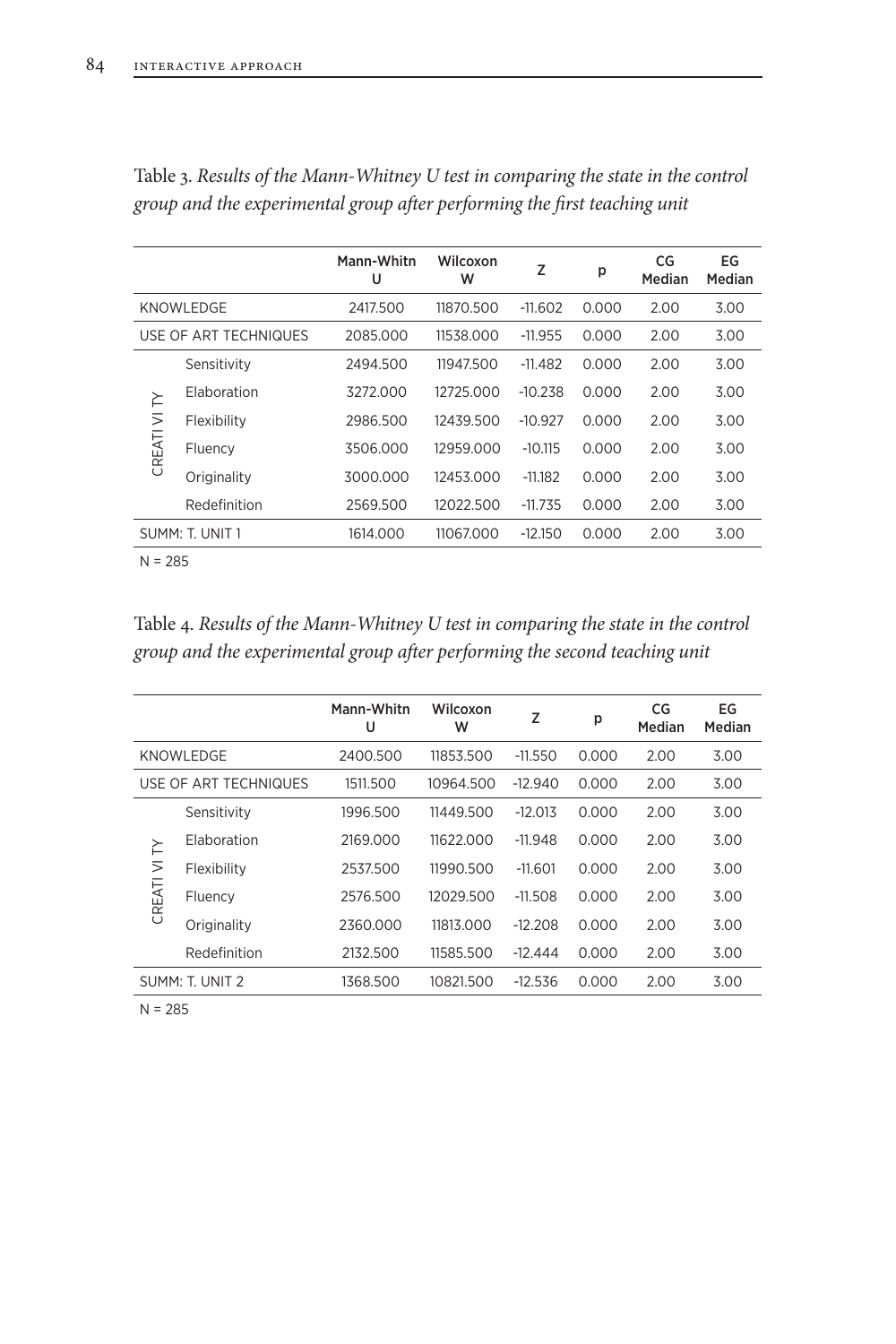|                 |                       | Mann-Whitn<br>U | Wilcoxon<br>W | Z         | p     | CG<br>Median | EG<br>Median |
|-----------------|-----------------------|-----------------|---------------|-----------|-------|--------------|--------------|
| KNOWLEDGE       |                       | 1480.500        | 10933.500     | $-12.986$ | 0.000 | 2.00         | 4.00         |
|                 | USE OF ART TECHNIQUES | 1187.500        | 10640.500     | $-13.385$ | 0.000 | 2.00         | 3.00         |
| F               | Sensitivity           | 1121.500        | 10574.500     | $-13.392$ | 0.000 | 2.00         | 3.00         |
|                 | Flaboration           | 1723.500        | 11176.500     | $-12462$  | 0.000 | 2.00         | 3.00         |
|                 | Flexibility           | 1688.500        | 11141.500     | $-12827$  | 0.000 | 2.00         | 3.00         |
| CREATI VI       | Fluency               | 1690.000        | 11143.000     | $-12.825$ | 0.000 | 2.00         | 3.00         |
|                 | Originality           | 1580.000        | 11033.000     | $-13.253$ | 0.000 | 2.00         | 3.00         |
|                 | Redefinition          | 1455.500        | 10908.500     | $-13.375$ | 0.000 | 2.00         | 3.00         |
| SUMM: T. UNIT 3 |                       | 792.000         | 10245.000     | $-13.396$ | 0.000 | 2.00         | 3.25         |
|                 |                       |                 |               |           |       |              |              |

Table 5. *Results of the Mann-Whitney U test in comparing the state in the control group and the experimental group after performing the third teaching unit*

 $N = 285$ 

Table 6. *Results of the Mann-Whitney U test in comparing the state in the control group and the experimental group after performing the fourth teaching unit*

|                 |                       | Mann-Whitn<br>U | Wilcoxon<br>w | Z         | р     | CG<br>Median | EG<br>Median |
|-----------------|-----------------------|-----------------|---------------|-----------|-------|--------------|--------------|
| KNOWLEDGE       |                       | 1092.500        | 10545.500     | $-13.487$ | 0.000 | 2.00         | 3.17         |
|                 | USE OF ART TECHNIQUES | 999.000         | 10452.000     | $-13.744$ | 0.000 | 2.00         | 3.00         |
| CREATI VI TY    | Sensitivity           | 966.500         | 10419.500     | $-13.582$ | 0.000 | 2.00         | 3.00         |
|                 | Elaboration           | 1738.500        | 11191.500     | $-12.584$ | 0.000 | 2.00         | 3.00         |
|                 | Flexibility           | 1720.500        | 11173.500     | $-12.723$ | 0.000 | 2.00         | 3.00         |
|                 | Fluency               | 1776.000        | 11229 000     | $-12696$  | 0.000 | 2.00         | 3.00         |
|                 | Originality           | 1713.000        | 11166.000     | $-12.974$ | 0.000 | 2.00         | 3.00         |
|                 | Redefinition          | 1338.500        | 10791.500     | $-13.468$ | 0.000 | 2.00         | 3.00         |
| SUMM: T. UNIT 4 |                       | 637.500         | 10090.500     | $-13.668$ | 0.000 | 2.00         | 3.25         |

 $N = 285$ 

The results given in Tables 3, 4, 5 and 6 show that there are statistically significant differences between the CG and the EG after performing teaching units 1, 2, 3 and 4 for all of the measured variables. Better results were achieved in the EG and weaker results were achieved in the CG. The results indicate that the use of the optimised interactive model of teaching employing specific (visual arts) methods in the experimental group significantly affected the improvement of the quality of teaching and the results in all areas of research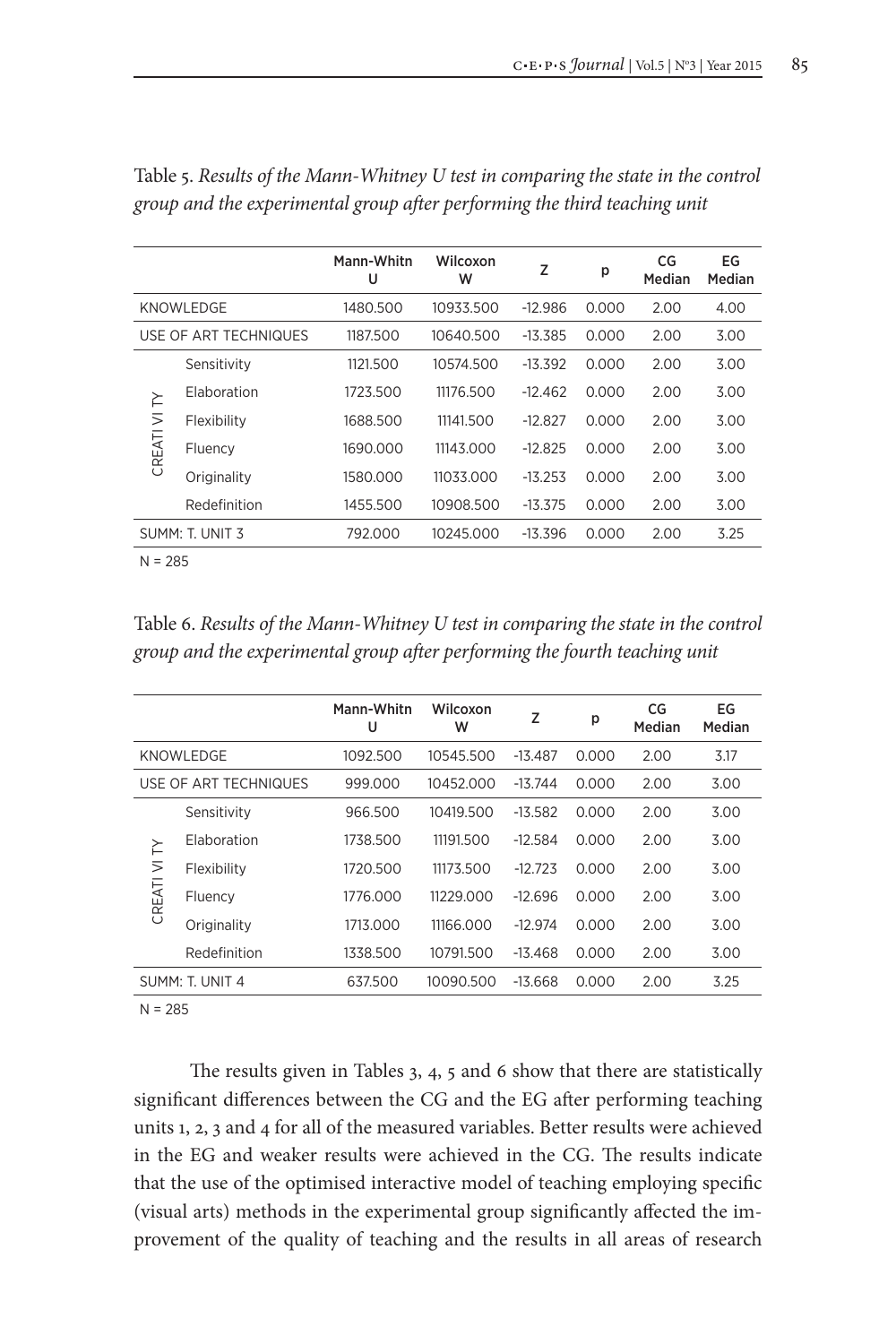(knowledge and understanding of visual arts terms, the use of art materials and techniques, and creativity).

With regard to knowledge and understanding of visual arts terms, it was determined that the students in the EG were more successful in solving visual arts problems than the students in the CG. The acquired knowledge of art terms was applied in a more consistent way in the EG than in the CG. In the paintings produced, this is evident in the understanding and elaboration of visual problems, in the knowledge of the main characteristics and the method of use of art materials and techniques, and in the linking of new visual arts knowledge with knowledge already acquired. It is important that the students' activity provokes their cognitive engagement through information processing in an nonautomatic and non-passive manner, at a deeper level and with more productive knowledge than in traditional learning. Studies show that the results in the field of motivation, memory and the ability to distinguish what is important from what is not are significantly higher while performing interactive teaching than the results obtained in tradition-oriented teaching (Suzić, 2002). An interactive approach to learning and teaching in visual arts classes aids the acquisition of a better understanding of visual arts terms and concepts through activities such as art appreciation and the analysis of artworks, activities that demand a process of constructing meaning (Prater, 2001).

Differences between the student artworks in the CG and the EG are also evident in the use of art materials and techniques. The students in the CG mainly used painting supplies in a common way, with no experimentation with and use of the diverse possibilities of combining art materials and techniques, despite the fact that paint is a material that offers children a wide range of representational options, as well as special features and many opportunities for expressing ideas (Louis, 2013). Students were generally more focused on the presentation of visual motifs, and less on the use of art techniques. In the EG, more attention was focused on the appropriate use of art materials. Moreover, the students were encouraged to further experimentation with painting materials and techniques and with their combinations. Consequently, the students in the EG used visual art techniques with greater sureness and increased creative exploration of their expressive possibilities. As well as providing students with various materials that allow them to express their ideas and creativity (Batič, 2014; Tomšič Čerkez, 2004), it is also important to show them how to use the art materials (in terms of the technique and technology of the materials), and then encourage them to combine the materials in various ways, exploring all of the possibilities of combining art techniques.

The student paintings in the EG also demonstrate greater creativity than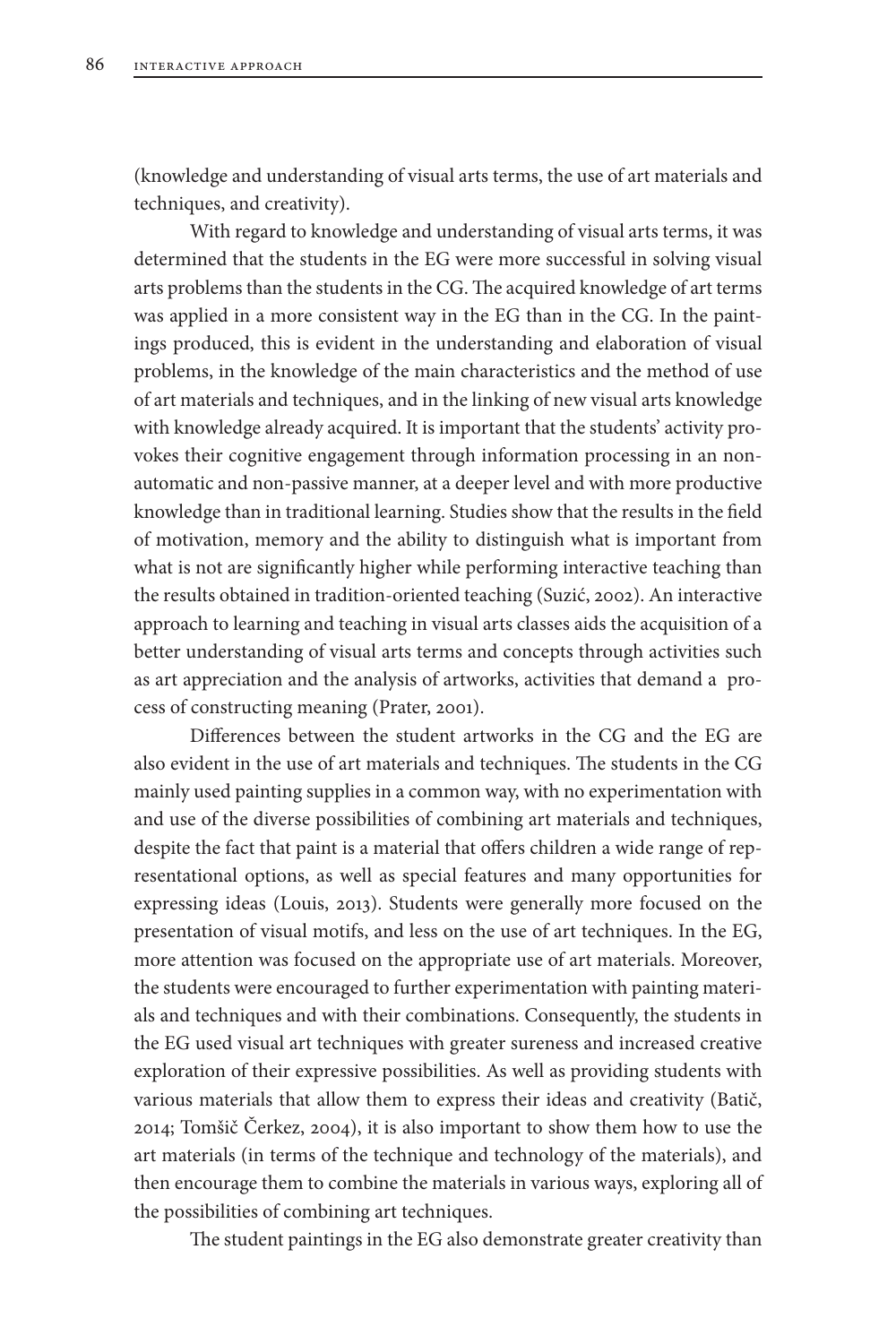those in the CG. They show better visual perception and a sense of artistic and aesthetic values, greater sensitivity and understanding of visual problems and different approaches in the search for new artistic solutions. In the work from the EG, the greater visual sensitivity of the majority of the students is evident in the original presentation of motifs, in the numerous visual details, in the richness of the creative ideas, and in the interesting ways of using art techniques. When solving problems, the students in the EG produced a large number of artistic ideas, demonstrated the ability to interpret the motifs in their own way, and showed inspiration and desire for experimentation, all of which resulted in original artistic solutions. Reflection on visual problems and the increased involvement of the students during their work is evident in most of the paintings. Some studies have already shown that, based on models developed in visual arts education, creativity can be enhanced and teaching strategies can be developed to stimulate creativity. In visual arts education, creativity should be viewed not as an exclusive talent or the product of extraordinary genius, but as something inherent in all students as abilities that enable one to be creative (Weisberg, 1993; Zimmerman, 2010). Therefore, creativity can be viewed as a complex process, an interactive system in which relationships between persons, processes, products, and social and cultural contexts are of paramount importance (Zimmerman, 2009). In developing creativity, interactions between teachers and students are of crucial importance (Lowenfeld, 1957). In fact, social-based instruction can be viewed as "one of these ordinary processes implicated in developing creative dispositions" (Anderson & Yates, 1999, p. 468).

The students in the EG were encouraged to ask questions, to "think aloud" and to interact informally in smaller groups during short creative problem-solving tasks (solving visual arts problems in the form of short creative learning games) before engaging in artistic expression. Kumar (2003) argues that dividing instruction into segments characterised by various short student activities is a successful way to keep students interested and involved. Studies also show that student-centred collaborative learning promotes creative thinking in solving art and design problems, helping individuals to integrate multiple perspectives on a problem (Pun, 2012).

The use of a combination of general and specific methods also contributed to better results in the EG. The value of the effective use of general and specific teaching methods in visual arts classes has been argued by some authors (Berce Golob, 1990; Karlavaris, 1991; Tacol, 2003). The choice of specific teaching methods was made with the assumption that their focus on the specifics of visual areas justifies their use in contemporary, interactive and problem-based visual arts education.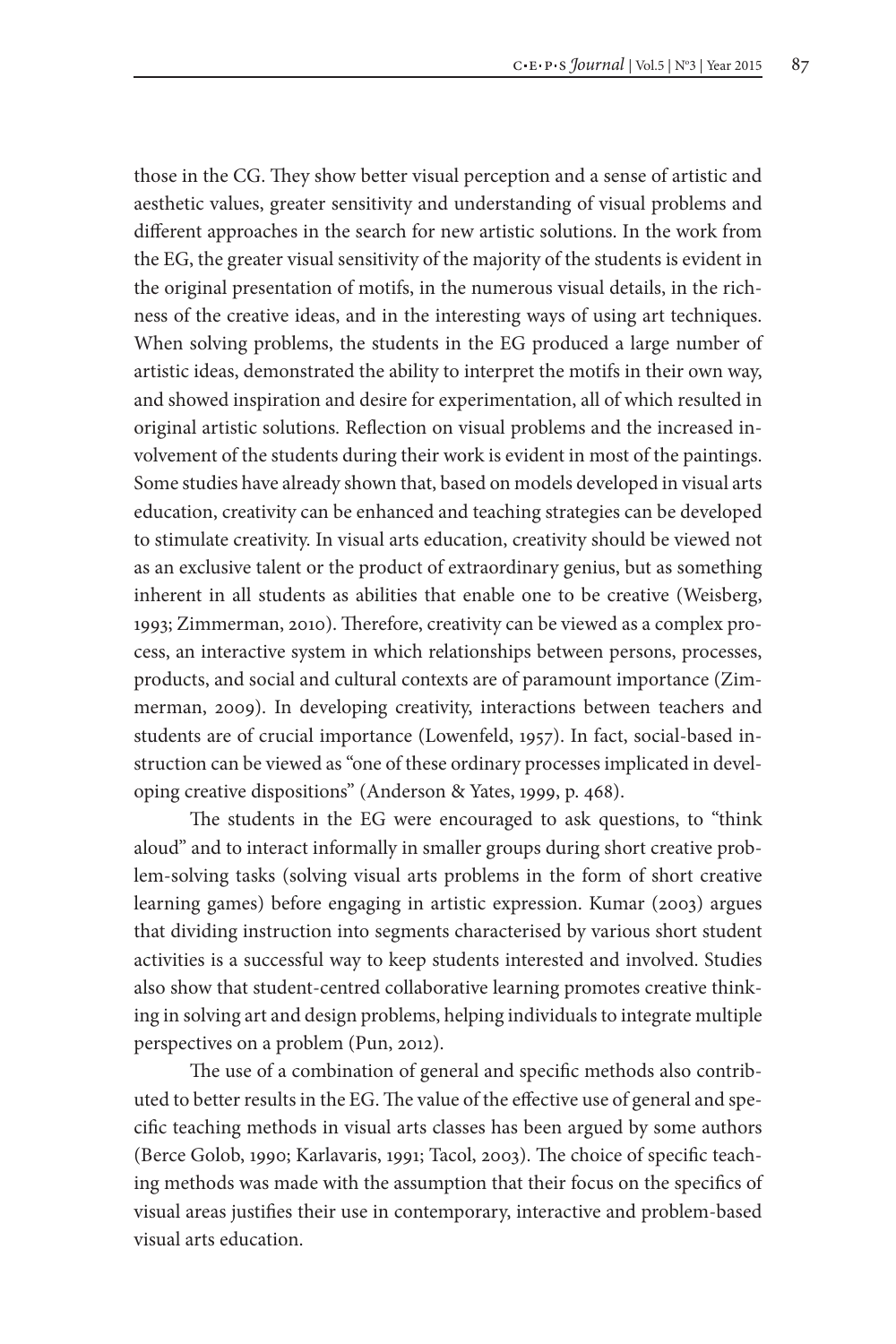The use of PowerPoint presentations proved very helpful and motivating for the students in the EG. Apperson, Laws and Scepansky (2008) demonstrated that students prefer PowerPoint presentations and respond favourably to classes when they are used. PowerPoint presentations should reflect the educational purpose of the visual arts instruction and can be a powerful teaching tool when used as a stimulus for the development of perception and visual reasoning skills, for analysis of artworks, for discussion and interaction, for creating associations based on images viewed, and for developing creative exploration and expression of thought (Black & Browning, 2011).

Based on the results, it can be concluded that the effect of the pedagogical experiment conducted is positive. The role of the teachers in the EG should also be highlighted. These teachers changed their way of teaching, showed greater commitment and proved to be a key factor in the efficient performance of the experimental model. This is even more important due to the fact that using specific active instructional methods during instruction will mostly depend on the attitudes, skills and preferences of the teachers (Van Dijk, Van Den Berg, & Van Keulen, 1999). Teachers also play a significant role in the creative performance of their students (Baeten, Kyndt, Struyven, & Dochy, 2010). Teachers in the EG engaged the students in learning activities such as conversation, creative didactic play, cooperative work in small groups and evaluating the results of work, which resulted in the achievement of better educational outcomes in the EG than the CG.

In view of the results obtained with the pedagogical experiment, we can conclude the following:

- Analysis of the results showed that in the final state there is a statistically significant difference between the EG and the CG in the area of knowledge and understanding of visual arts terms. *Hypothesis H1 is therefore confirmed.*
- Analysis of the results also showed that in the final state there are statistically significant differences between the EG and the CG in the area of abilities and skills in the use of art materials and techniques. *Hypothesis H2 is therefore confirmed*.
- Analysis of the results also showed that in the final state there are statistically significant differences between the EG and the CG in all of the variables in the area of art creativity (sensitivity to visual arts problems, elaboration, flexibility, fluency, originality, redefinition). *Hypothesis H3 is therefore confirmed.*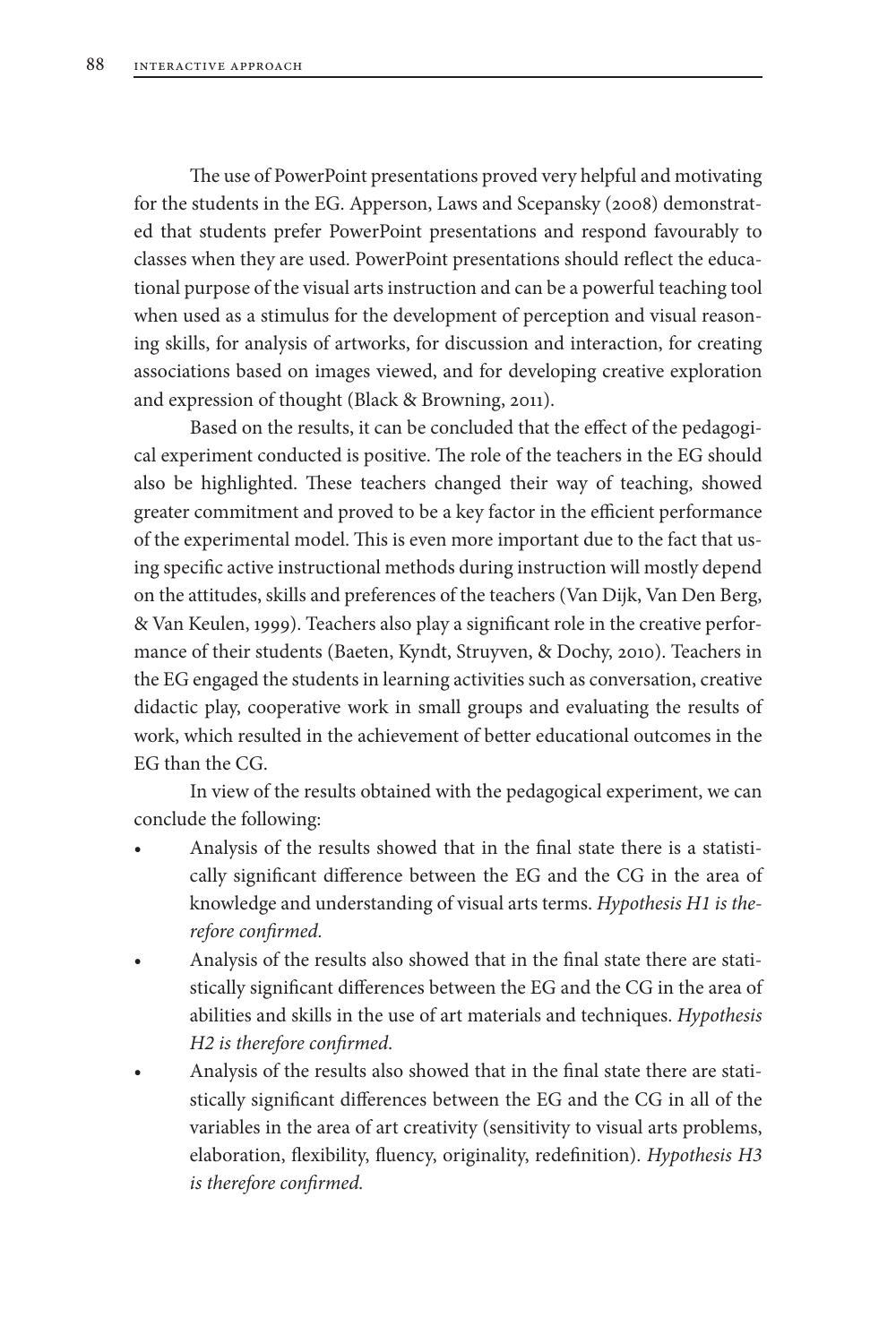## **Conclusion**

The purpose of the study was to examine the effects of interactive teaching and learning in the context of visual arts education in primary school on the quality of instruction. Despite numerous studies on the results of the application of interactive learning in various educational contexts, there is no empirical research examining the effects of an interactive approach to learning and teaching in visual arts education. An interactive approach to teaching and learning in visual arts education places emphasis on better communication between all of the subjects in the educational process, as well as on the use of teaching strategies that ensure greater activity and motivation of the students, such as problem-solving learning, cooperative learning, learning through play, active learning and experiential learning. Such an approach enables students a better understanding of the teaching content and better results in artistic expression. In order to comply with the specifics of visual arts education, it is also necessary to use specific (visual arts) methods in the teaching process. The results of the study show that there are significant differences between the traditional and the interactive model of teaching and learning in visual arts education. Interactive, problem-based teaching of the visual arts, with a focus on the acquisition and understanding of visual concepts and content through students' active approach to learning, creative play, affective experience and motor activity, resulted in better instructional outcomes. After using an interactive, optimised model of teaching in the experimental group, the students' knowledge and understanding of visual arts terms, their abilities and skills in the use of art materials and techniques, and their creativity in solving art tasks increased compared to the control group. Teachers nonetheless still avoid interactive instruction in classrooms, probably due to fear of losing control over the teaching process, as well as to more demanding preparation for instruction or perhaps to inexperience (Auster & Wylie, 2006; Van Dijk & Jochems, 2002). These problems can be solved by organising adequate courses, discussion groups and workshops as part of the professional development of teachers.

The research results also open up opportunities for further research, which could easily be carried out in several directions. It would be interesting to research the effects of the experimental interactive model of teaching on other areas of the visual arts (drawing, sculpture, graphics), as well as on other levels of primary school teaching (younger and older age groups of students). In addition to the four specific methods used in the research, the effectiveness of other specific methods and their combinations should be analysed with regard to various visual arts problems and students of different ages. The research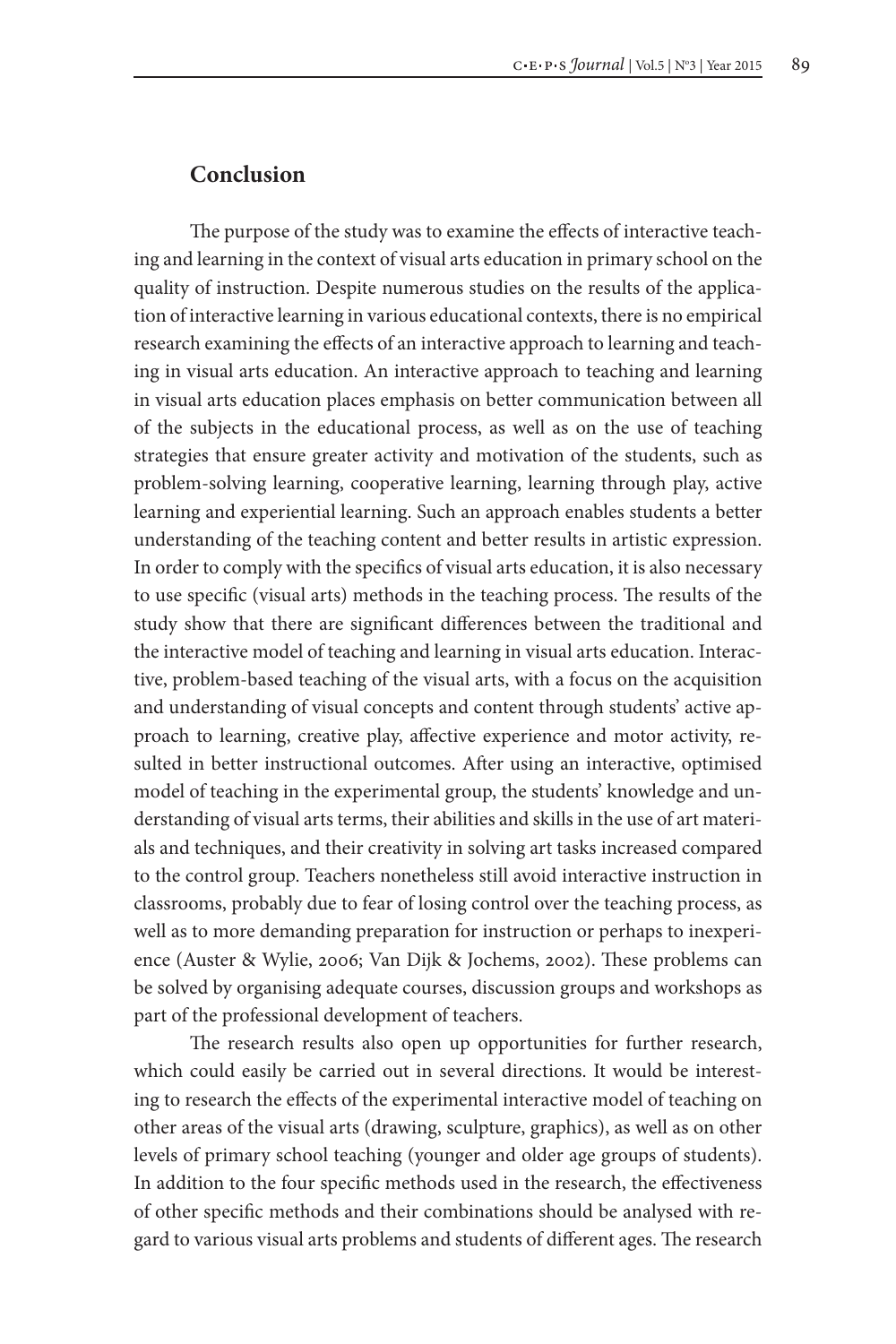was conducted with the aim of establishing guidelines for the modernisation of the methodical process of visual arts education in primary school teaching. The research results can serve as a starting point for further studies and for the use of the specific methods in educational practice, which can be applied when revising or designing visual arts educational curricula. Through the application of an interactive approach to learning and teaching in visual arts classes, students will be able to acquire better visual arts knowledge and skills, i.e., the learning objectives prescribed by the curriculum, such as cognitive, psycho-motor and emotional development, as well as the development of aesthetic sensitivity. We assume that the results of the research will raise teachers' awareness of the need to change their approach to learning and teaching of the visual arts in the direction of a contemporary, interactive approach. In this way, visual arts classes can be conducted in a dynamic, active, competent manner, and with less routine in the classroom.

#### **References**

Anderson, A., & Yates, G. C. (1999). Clay Modelling and Social Modelling: effects of interactive teaching on young children's creative artmaking. *Educational Psychology*, *19*(4), 463-469. Apperson, J. M., Laws, E. L., & Scepansky, J. A. (2008). An assessment of student preferences for PowerPoint presentation structure in undergraduate courses. *Computers & Education*, *50*(1), 148-153. Auster, E. R., & Wylie, K. K. (2006). Creating active learning in the classroom: A systematic approach. *Journal of Management Education*, *30*(2), 333-353. Baeten, M., Kyndt, E., Struyven, K., & Dochy, F. (2010). Using student-centred learning environments to stimulate deep approaches to learning: Factors encouraging or discouraging their effectiveness. *Educational Research Review*, *5*(3), 243-260. Batič, J. (2014). Implementing Change in Architectural Design in Elementary School Art Education in Slovenia. *International Journal of Art & Design Education*, *33*(1), 130-140. Berce Golob, H. (1990). *Metode likovno – vzgojnega dela v osnovni šoli na področju slikarstva*. Doctoral dissertation. Ljubljana: Akademija za likovno umetnost in oblikovanje.

Black, J., & Browning, K. (2011). Creativity in Digital Art Education Teaching Practices. *Art Education*, *64*(5), 19-34.

Burton, J. M. (2000). The configuration of meaning: Learner-centered art education revisited. *Studies in Art Education*, *41*(4), 330-345.

Craft, A. (2001). *Creativity in Education.* London: Continuum.

Duh, M., Zupančič, T., & Čagran, B. (2014). Development of Art Appreciation in 11–14 year‐old Students. *International Journal of Art & Design Education*, *33*(2), 208-222.

Efland, A. D. (2002). *Art and Cognition: Integrating the Visual Arts in the Curriculum*. New York/

Reston: Teachers College Press, Columbia University and National Art Education Association.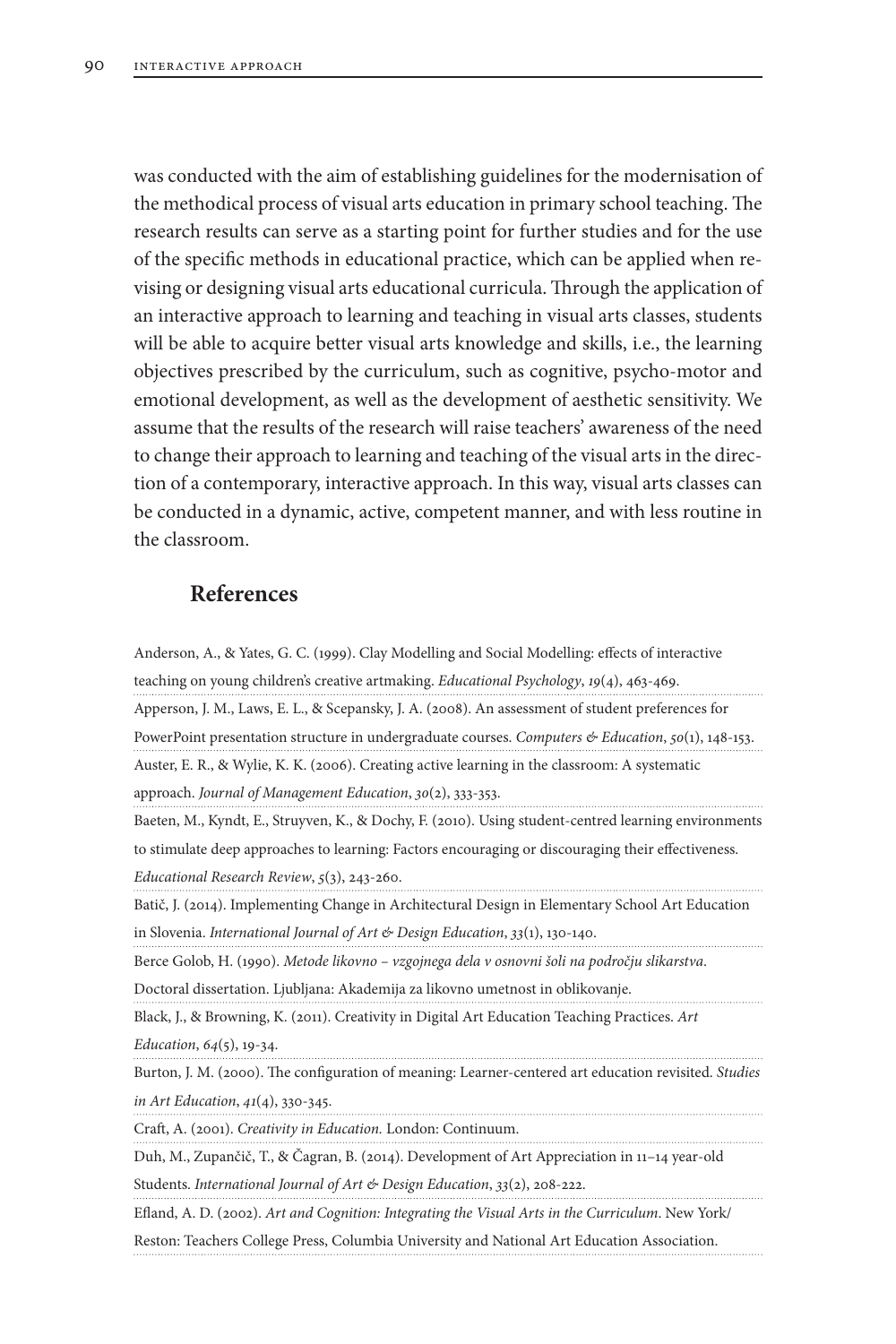Huitt, W. (2003). A transactional model of the teaching/learning process. *Educational Psychology* 

*Interactive*. Retrieved 03.10.2012 from http://www.edpsycinteractive.org/materials/tchlrnmd.html

Jagodzinski, J. (2009). Beyond aesthetics: Returning force and truth to art and its education. *Studies in Art Education*, *50*(4), 338-351.

Jenkins, E., Queen, A., & Algozzine, B. (2002). To block or not to block: That's not the question. *The Journal of Educational Research*, *95*(4), 196-202.

Karlavaris, B. (1991). *Metodika likovnog odgoja 1*. Rijeka: Hofbauer p.o.

Karlavaris, B., & Berce Golob, H. (1991). *Likovna vzgoja: priročnik za učitelje razrednega pouka*. Ljubljana: DSZ.

Kumar, S. (2003). An innovative method to enhance interaction during lecture sessions. *Advances in physiology education*, *27*(1), 20-25.

Littlejohn, S. W., & Foss, K. A. (2007) *Theories of Human Communication*. Belmont, CA: Thomson Learning Inc.

Louis, L. (2013). "No one's the boss of my painting:" A model of the early development of artistic

graphic representation. *International Journal of Education & the Arts*, *14*(11). Retrieved 10.12.2014

from http://www.ijea.org/v14n11/

Lowenfeld, V. (1957). *Creative and mental growth*. (3<sup>rd</sup> ed.). New York: Mcmillan.

Matthews, J. (1999). *The Art of Childhood and Adolescence: The Construction of Meaning*. London: Falmer Press.

Murray, R., & Brightman, J. R. (1996). Interactive teaching. *European journal of engineering* 

*education*, *21*(3), 295-308.

*Nastavni plan i program za osnovnu školu* (2010). Zagreb: Ministarstvo znanosti, obrazovanja i športa Republike Hrvatske.

Pavlou, V., & Kambouri, M. (2007). Pupils' attitudes towards art teaching in primary school: an

evaluation tool. *Studies in Educational Evaluation*, *33*(3), 282-301.

Prater, M. (2001). Constructivism and technology in art education. *Art Education*, *54*(6), 43-48.

Pun, S. K. (2012). Collaborative Learning: a means to Creative Thinking in Design. *International* 

*Journal of Education and Information Technologies, 6*(1), 33-43.

Sahlberg, P. (2007). Education policies for raising student learning. The Finnish approach. *Journal of Education Policy, 22*(2), 147-171.

Sawyer, R. K. (2004). Creative teaching: Collaborative discussion as disciplined improvisation.

*Educational researcher*, *33*(2), 12-20.

Shreeve, A., Sims, E., & Trowler, P. (2010). 'A kind of exchange': learning from art and design teaching. *Higher Education Research & Development*, *29*(2), 125-138.

Smilan, C., & Miraglia, K. M. (2009). Authentic Art Integration. *Art Education*, *62*(6), 39-45.

Suzić, N. (2002). Efikasnost interaktivnog učenja u nastavi: eksperimentalna provjera. *Obrazovna* 

*tehnologija, 2*, 13-45.

Šimić Šašić, S. (2011). Interakcija nastavnik-učenik: teorije i mjerenje. *Psihologijske teme*, *20*(2), 233- 260.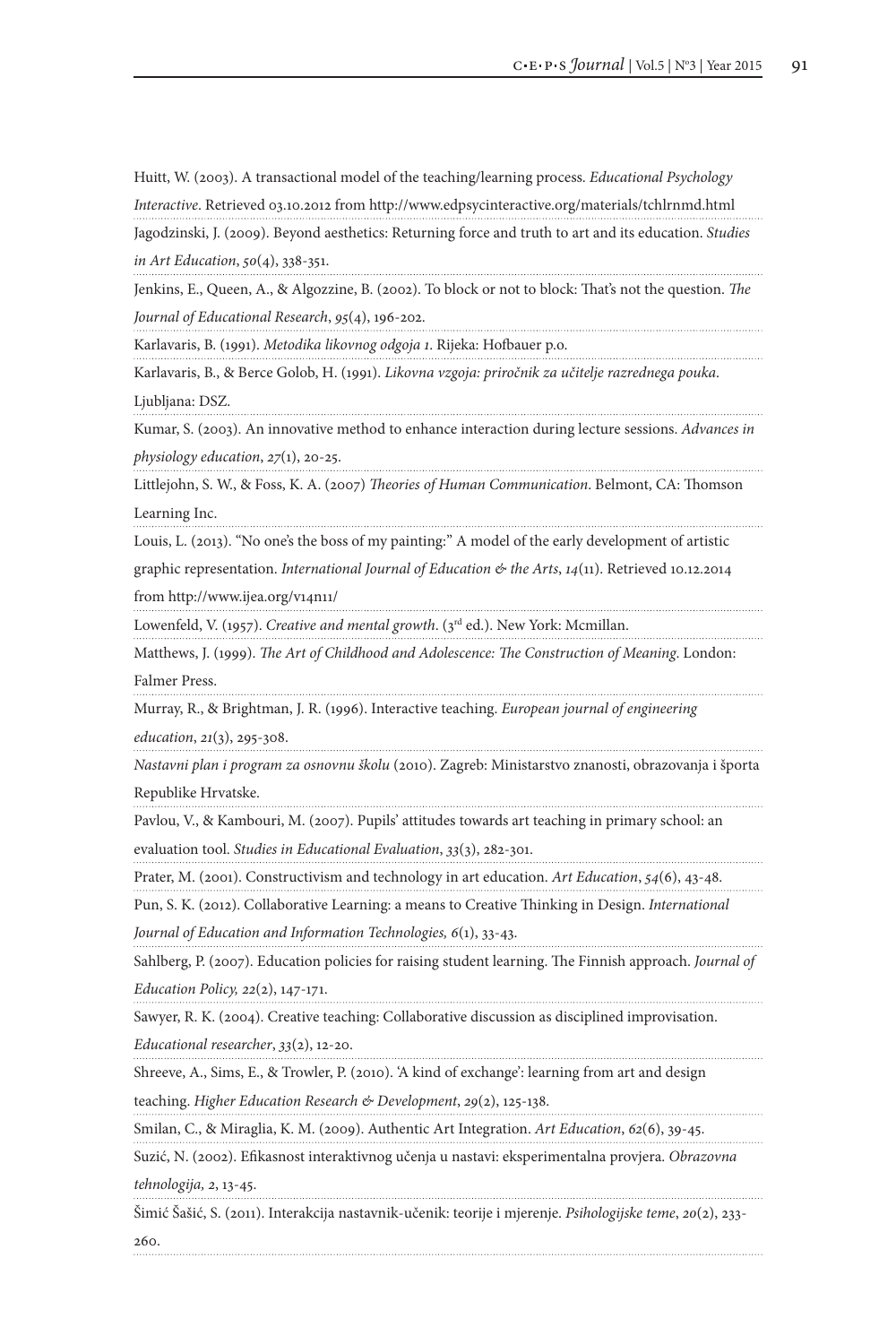Tacol, T. (2003). *Likovno izražanje: didaktična izhodišča za problemski pouk likovne vzgoje v devetletni osnovni šoli*. Ljubljana: Debora.

Tacol, T., & Tomšič-Čerkez, B. (2004). Poučevanje likovne vzgoje v novem kurikulu. In *Učitelj med zahtevami, možnostmi in pričakovanji, zbornik radova,* Hotel Kompas, Kranjska Gora, 11-13 March 2004. Ljubljana: Zveza društev pedagoških delavcev Slovenije.

Tomić, A. (2003). *Izbrana poglavja iz didaktike.* Ljubljana: Filozofska fakulteta, Center za pedagoško izobraževanje.

Tomšič Čerkez, B. (2004) Likovni materiali in tridimenzionalne predstavitve prostora [Art materials and three-dimensional presentations of space]. *Likovna vzgoja, 5/6*(27–8), 25-37.

Tomljenović, Z., & Novaković, S. (2013). Mišljenja učitelja razredne nastave o učenju i poučavanju likovne kulture u osnovnoj školi [Classroom teachers' opinions on learning and teaching of visual arts in elementary school]. *Inovacije u nastavi*, *27*(1), 31-41.

Van Dijk, L. A., & Jochems, W. M. G. (2002). Changing a traditional lecturing approach into an interactive approach: Effects of interrupting the monologue in lectures. *International Journal of engineering education*, *18*(3), 275-284.

Van Dijk, L. A., van den Berg, G. C., & van Keulen, H. (1999). Using active instructional methods in lectures: a matter of skills and preferences. *Innovations in education and training international*, *36*(4), 260-272.

*Vodič kroz Hrvatski Nacionalni Obrazovni Standard za osnovnu školu* (2005). Zagreb: Ministarstvo

znanosti, obrazovanja i športa Republike Hrvatske.

Weisberg, R. W. (1993). *Creativity: Beyond the myth of genius*. New York: Freeman.

Zimmerman, E. (2009). Reconceptualizing the role of creativity in art education theory and practice. *Studies in Art Education, 50*(4), 382-399.

Zimmerman, E. (2010). 2010 Lowenfeld Lecture Creativity and Art Education: A Personal Journey in Four Acts. *Art Education*, *63*(5), 84-94.

Županić Benić, M. (2011). Uloga učitelja u komunikaciji djeteta s likovnim djelom. In A. Balić-Šimrak (Ed.), *Umjetničko djelo u likovnom odgoju i obrazovanju* (pp. 144-157)*.* Zbornik umjetničkoznanstvenih skupova 2009-2011. Zagreb: ECNSI Zagreb, Učiteljski fakultet Sveučilišta u Zagrebu.

# **Biographical note**

**Zlata Tomljenović** is a postdoc of Theory of Visual Arts, at the Faculty of Teacher Education, University of Rijeka, Croatia. She was born on 12 October 1969. In 1994 she graduated from the Faculty of Education in Rijeka – Department of Art Education. In 2006 she obtained her Master's degree in the area of restoration and conservation at the Academy of Fine Arts and Design in Ljubljana, Slovenia. In 2009 she enrolled into the Faculty of Education, University of Ljubljana, into the doctoral study programme The Education of Teachers